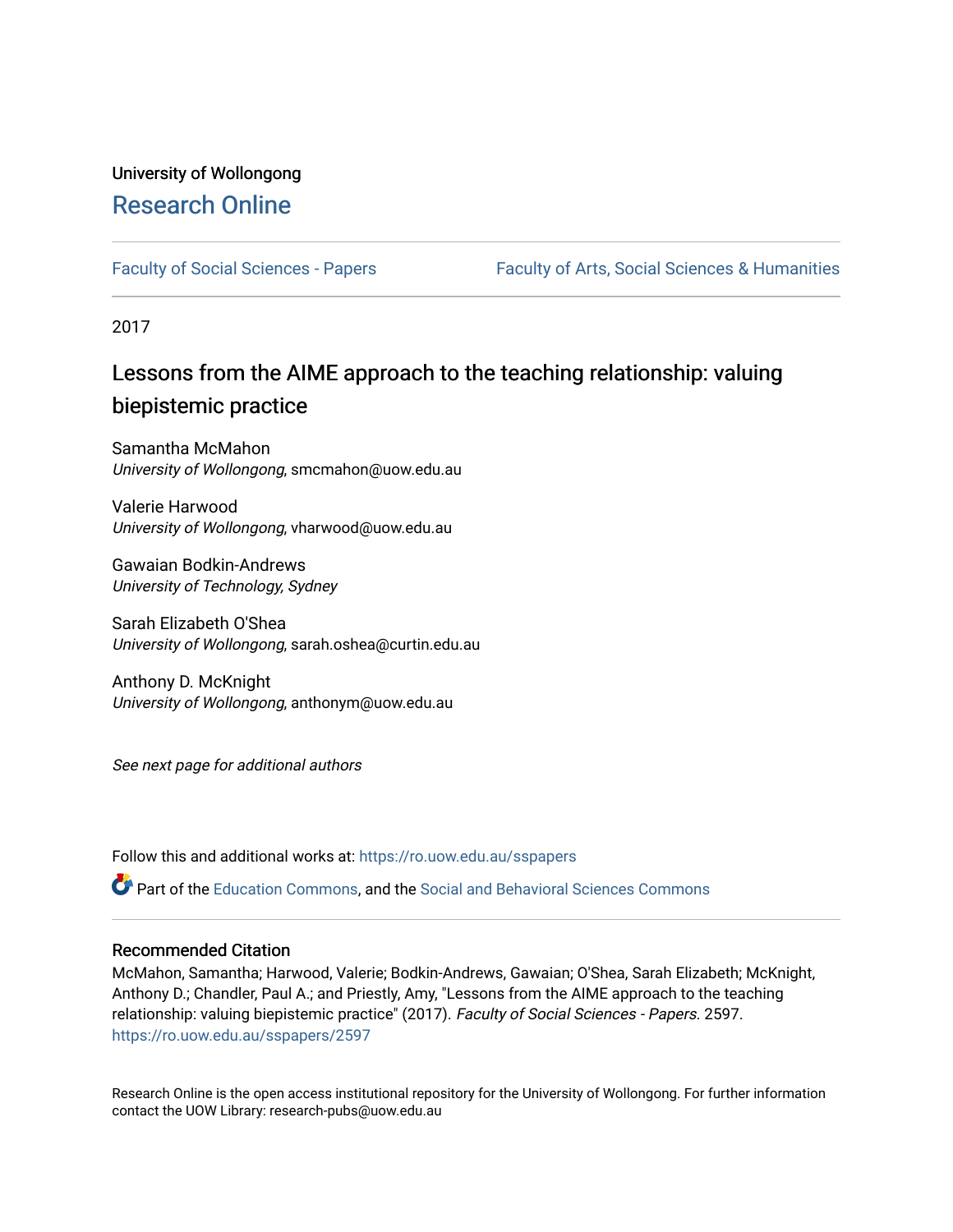# Lessons from the AIME approach to the teaching relationship: valuing biepistemic practice

## **Abstract**

The Australian Indigenous Mentoring Experience (AIME) is a national, extra-curricular mentoring programme that is closing the educational gap for young Indigenous Australians. So what is AIME doing that is working so well? This article draws on a large-scale classroom ethnography to describe the pedagogies that facilitate the teacher-student relationships in this programme. We use Shawn Wilson's theorisation of Indigenous ways of knowing in order to 'unpack' how these approaches succeeded in creating the egalitarian and trust-filled relationships reportedly experienced in the AIME programme.

#### Keywords

biepistemic, valuing, practice, relationship, teaching, approach, aime, lessons

## **Disciplines**

Education | Social and Behavioral Sciences

## Publication Details

McMahon, S., Harwood, V., Bodkin-Andrews, G., O'Shea, S., McKnight, A., Chandler, P. & Priestly, A. (2017). Lessons from the AIME approach to the teaching relationship: valuing biepistemic practice. Pedagogy Culture and Society, 25 (1), 43-58.

## Authors

Samantha McMahon, Valerie Harwood, Gawaian Bodkin-Andrews, Sarah Elizabeth O'Shea, Anthony D. McKnight, Paul A. Chandler, and Amy Priestly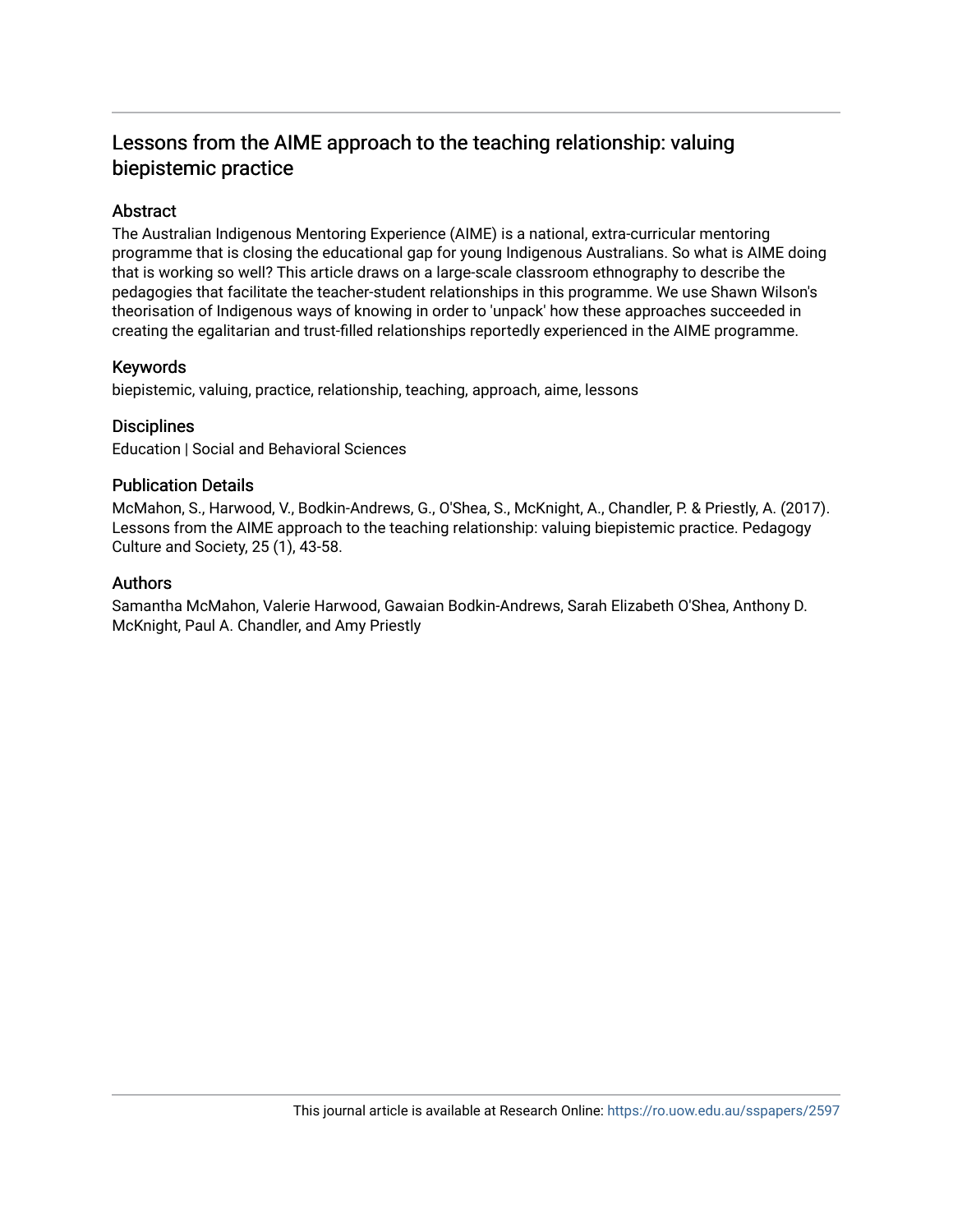# Title Page Data

# **Title**

Lessons from the AIME approach to the teaching relationship: valuing biepistemic practice

## **Author details**

|   | <b>Author name and</b>       | Email                | telephone       |  |  |
|---|------------------------------|----------------------|-----------------|--|--|
|   | affiliation                  |                      |                 |  |  |
|   | Samantha McMahona            | smcmahon@uow.edu.au  | +61 2 4221 3865 |  |  |
|   | Valerie Harwood <sup>a</sup> | vharwood@uow.edu.au  | +61 2 4221 5618 |  |  |
| 3 | Gawaian Bodkin-              | Gawaian. Bodkin-     | +61 2 9514 3951 |  |  |
|   | Andrewsb                     | Andrews@uts.edu.au   |                 |  |  |
| 4 | Sarah O'Shea <sup>a</sup>    | saraho@uow.edu.au    | +61 2 4221 5838 |  |  |
| 5 | Anthony McKnighta            | anthonym@uow.edu.au  | +61 2 4221 4092 |  |  |
| 6 | Paul Chandler <sup>a</sup>   | chandler@uow.edu.au  | +61 2 4221 4249 |  |  |
|   | Amy Priestly <sup>c</sup>    | ap@aimementoring.com | +61 4 0682 8718 |  |  |

# *Key to afilliations in the above table*

a School of Education and Early Start Research Institute, University of Wollongong, NSW, 2522, Australia.

<sup>b</sup> Centre for the Advancement of Indigenous Knowledges, Faculty of Arts and Social Sciences, University of Technology Sydney, P.O. Box 123, Broadway, NSW 2007, Australia

c AIME, Gadigal House, 166 George Street, Redfern NSW 2016, Australia

# **Corresponding Author**

Samantha McMahon (see contact details above).

# **Abstract**

The Australian Indigenous Mentoring Experience (AIME) is a national, extra-curricular mentoring program that is closing the educational gap for young Indigenous Australians. So what is AIME doing that is working so well? This article draws on a large-scale classroom ethnography to describe the pedagogies that facilitate the teacher-student relationships in this program. We use Shawn Wilson's theorisation of Indigenous ways of knowing in order to 'unpack' how these approaches succeeded in creating the egalitarian and trust-filled relationships reportedly experienced in the AIME program.

# **Funding**

This research was supported by the Department of Industry, Innovation, Climate Change, Science, Research and Tertiary Education (DIICCSRTE) and by the Australian Research Council under grant DP140103690. The funding bodies did not have any role in designing, conducting or reporting/publishing of this research project. The funding bodies, researchers and research partners will not benefit financially from the publication of this research.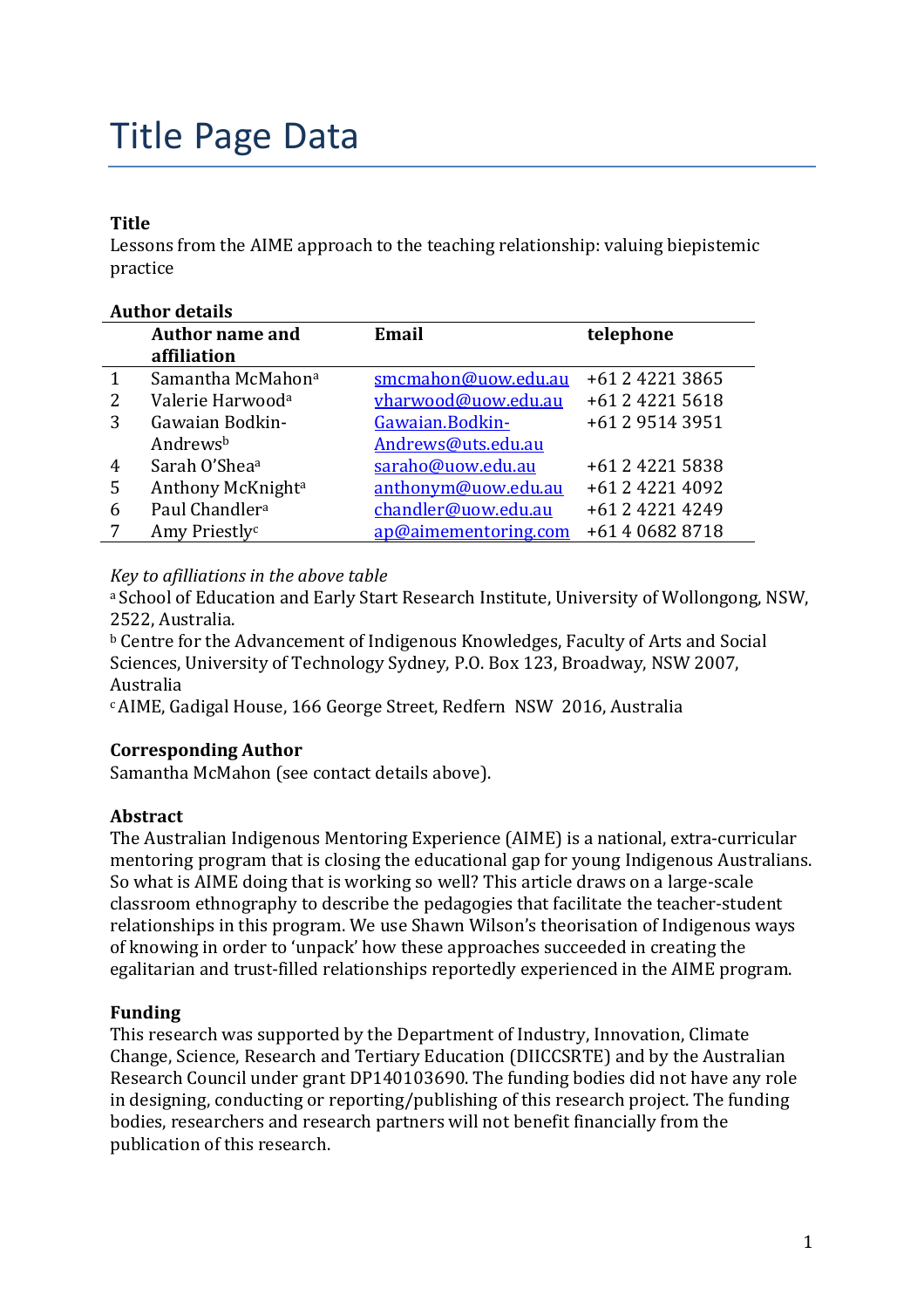**Lessons from the AIME approach to the teaching relationship: valuing biepistemic practice**

#### **Abstract**

The Australian Indigenous Mentoring Experience (AIME) is a national, extra-curricular mentoring program that is closing the educational gap for young Indigenous Australians. So what is AIME doing that is working so well? This article draws on a large-scale classroom ethnography to describe the pedagogies that facilitate the teacher-student relationships in this program. We use Shawn Wilson's theorisation of Indigenous ways of knowing in order to 'unpack' how these approaches succeeded in creating the egalitarian and trust-filled relationships reportedly experienced in the AIME program.

## **Key words**

Australian Indigenous Mentoring Experience (AIME), teacher-student relationships, power, epistemology, Indigenous Australians, Shawn Wilson, relationality

#### **Introduction**

Power, and particularly perceived power imbalances between teachers and students, is a problematic of schooling often interrogated by educational sociologists (Harwood 2006; Youdell 2011). Critique of this power dynamic is levelled via analyses focused by poststructural theory (e.g. Davies 2006; Harwood 2006; McMahon 2013; Youdell 2011), discipline and authority (e.g. Macleod, MacAllister and Pirrie 2012), gender (e.g. Crump 1990; Read 2008), inclusion (e.g. Allan 1996), space (e.g. McGregor et al. 2004) and democracy (e.g. Thornberg and Elvstrand 2012). One of the key tasks established in these critiques is to address power imbalances in the teacher-student relationships and to build on processes that develop and affirm engagement in education. For instance, scholarship on alternative schooling shows how relationships between teachers and students can become less polarised by power differentials (e.g. Humphry 2014; Kennedy 2011; McGregor 2004). This prompts the problem of how it may be possible for teachers to relinquish or change positions of power or authority while at the same time sustaining professionalism and have a 'well managed' classroom. In such a scenario, what could an effective classroom with egalitarian teacher-student relationships look like?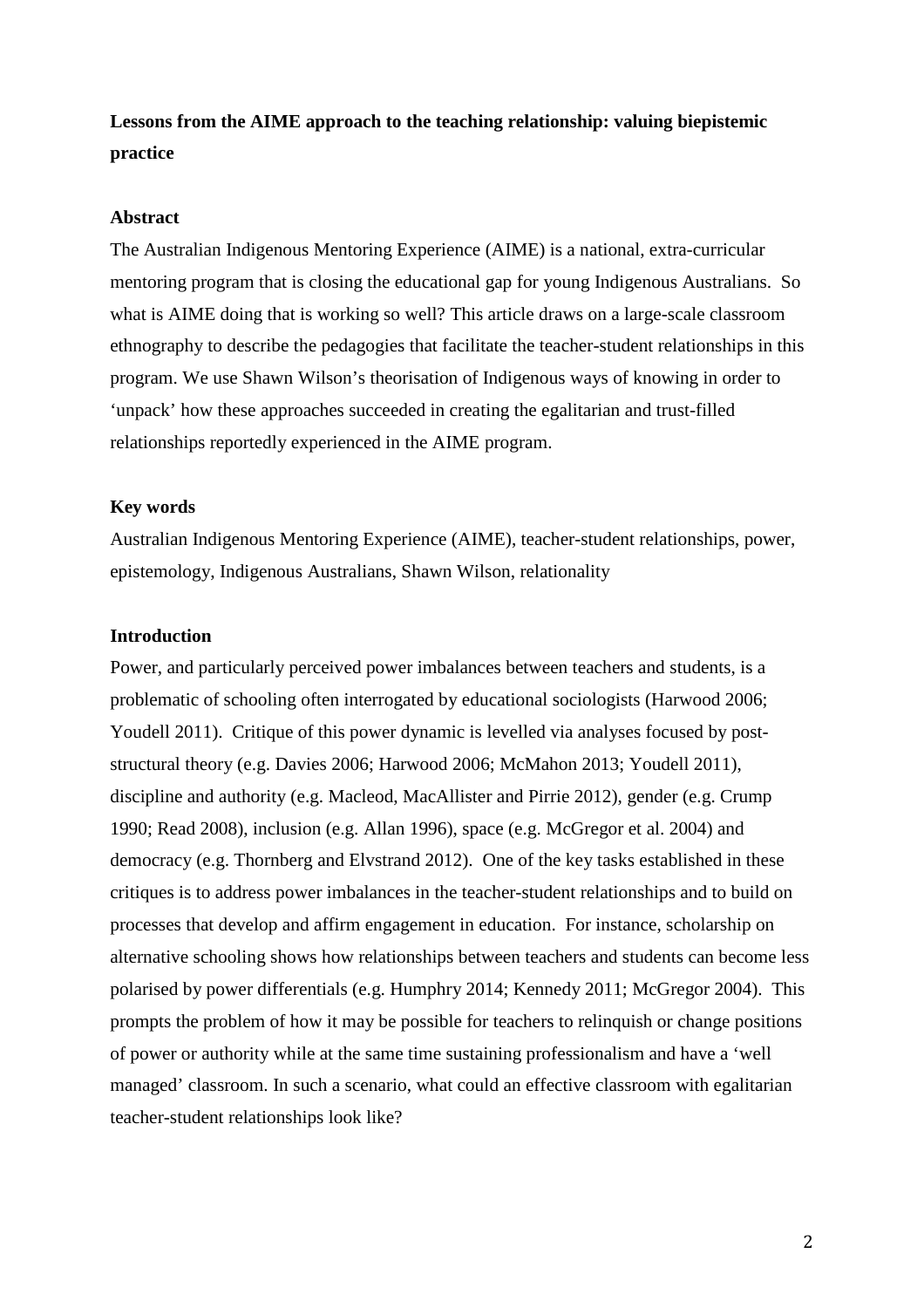In this article we offer an illustration of pedagogies used in the Australian Indigenous Mentoring Experience (AIME); pedagogies that we suggest demonstrate the potential for effective egalitarian teacher-student relationships. While the focus of this article is our fieldwork with AIME, we wish to acknowledge from the outset the diversity of Indigenous<sup>1</sup> led work that draws on and applies rich knowledge traditions<sup>2</sup> to engage and successfully teach young people. Our view is that there is an alarming lack of awareness of such successful approaches and limited engagement in learning from the application of these important knowledge traditions. Respectfully then, our work hopes to contribute to addressing this imbalance in 'mainstream' awareness. Responding to the critique of the powerimbalances and how this can impact student engagement and retention, this article sets out to show how certain pedagogies are used in classroom instruction designed and lead by AIME for Indigenous young people in Australia. To do so, we explore how Indigenous epistemologies, or ways of knowing, underscoring the AIME educational context seem to delimit possibilities for teacher-student relationships stratified by power differentials.

In arguing that Western educators have much to learn from Indigenous education and epistemologies, there is an urgent call for educators to explore *how t*o traverse, learn from and practice using more than one knowledge system (e.g. Marika, Ngurruwutthun & White 1992, Yunkaporta & McGinty 2009). In colonised countries such as Australia (as well as others such as the United States of America, Canada, Autororea/New Zealand) there is a well-argued need for teachers to become 'biepistemic practitioners capable of working through a culturally responsive pedagogy of relations' (Hodson 2012, cited in Kitchen and Raynor 2013, 56). We use the term biepistemic practice to mean the ability to respectfully acknowledge and draw on both Western<sup>3</sup> and Indigenous ways of knowing in *teaching practice*. We will demonstrate that AIME educators are skilful and effective biepistemic practitioners. Before doing so, it is necessary to first pause and differentiate between plausible linguistic interpretations and intended meanings and application of the term 'biepistemic'. The prefix 'bi' denotes 'two', *but we are not* asserting here a distinct binary of 'homogenous Western' or 'homogeneous Indigenous' epistemologies; rather our starting is point is these are heterogeneous (heterogeneous Western and heterogenous Indigenous). We acknowledge and celebrate that just as there are many ways of knowing in the West, there are diverse and multiple ways of knowing in Indigenous cultures both internationally and nationally within settler states. Moreover, there are plentiful subtle points of commonality and tension in interactions between Indigenous and Western epistemologies (e.g. McKnight 2015, Nakata 2007,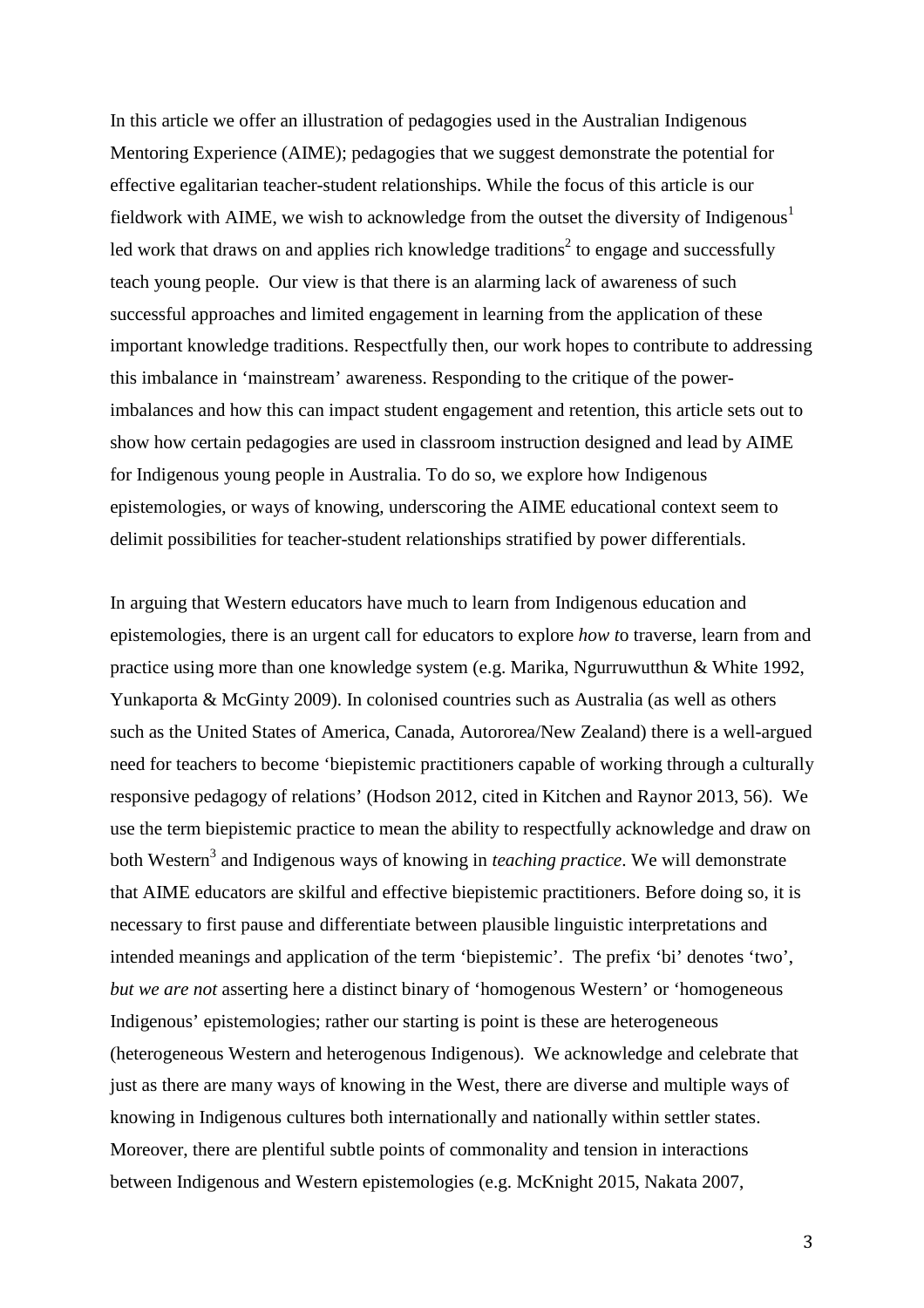Yunkaporta 2009). However, in schooling systems different knowledges and epistemologies are, problematically, not afforded similar values or status and in our view, this directly impacts educational equity.

Educational disadvantage for Indigenous students is commonly attributed to incongruities between the epistemologies of Indigenous and Western education (e.g., Castango and Brayboy 2008; Cherubini et al. 2010; Curwen Doige 2003; Ireland 2009; Smith 2012; Yunkaporta 2009). Battiste (1998, 20), conceptualises the sustained privileging of colonial and Eurocentric over Indigenous epistemologies in all aspects of schooling as 'cognitive imperialism'; similarly Brayboy and Castango (2009) deploy notions of assimilation and power struggles to understand the problem. In this way, Indigenous epistemologies or 'ways of knowing' have been 'subjugated' (Foucault 1980) in the field of Western education (e.g. Purdie and Buckley 2010). According to Foucault, subjugated knowledges are those that have been wrongly afforded a diminished status of, or silenced, **'**beneath the required level of cognition or scientificity' (Foucault 1980, 81-82) set out by a given discipline. If Foucault's work positions the power/knowledge problem of subjugating Indigenous knowledges at a systemic, discursive and disciplinary level, Miranda Fricker's (2007) work closely considers the injustice perpetuated and felt by specific individual epistemic practices (e.g. personal processes such as conveying knowledge to others by speech and making meaning of social experiences) within such social contexts. Fricker describes these epistemic injustices as "testimonial injustice, in which someone is wronged in their capacity as a giver of knowledge; and hermeneutical injustice, in which someone is wronged in their capacity as a subject of social understanding" (p.7). Notwithstanding the efforts of culturally responsive and inclusive individual education professionals and staff, this subjugation of Indigenous knowledges and subsequent 'wronging' of Indigenous knowers is a persistent problem within schooling systems. In this context of injustice, while we acknowledge diverse epistemologies, summative nomenclature such as 'Western' and 'Indigenous' epistemology, and 'biepistemic practice' are strategic descriptors in this article.

Crucially, this article takes an approach that distances itself from deficit accounts and seeks to 'un-subjugate' Indigenous epistemologies or 'ways of knowing' in the field of education. We draw on Indigenous high school students' and AIME staff's personal stories and experiences of AIME to erode colonial misrepresentations and deficit approaches through a 'restorying' (Corntassel, et al., 2009) of Indigenous ways of knowing, teaching and learning. As stated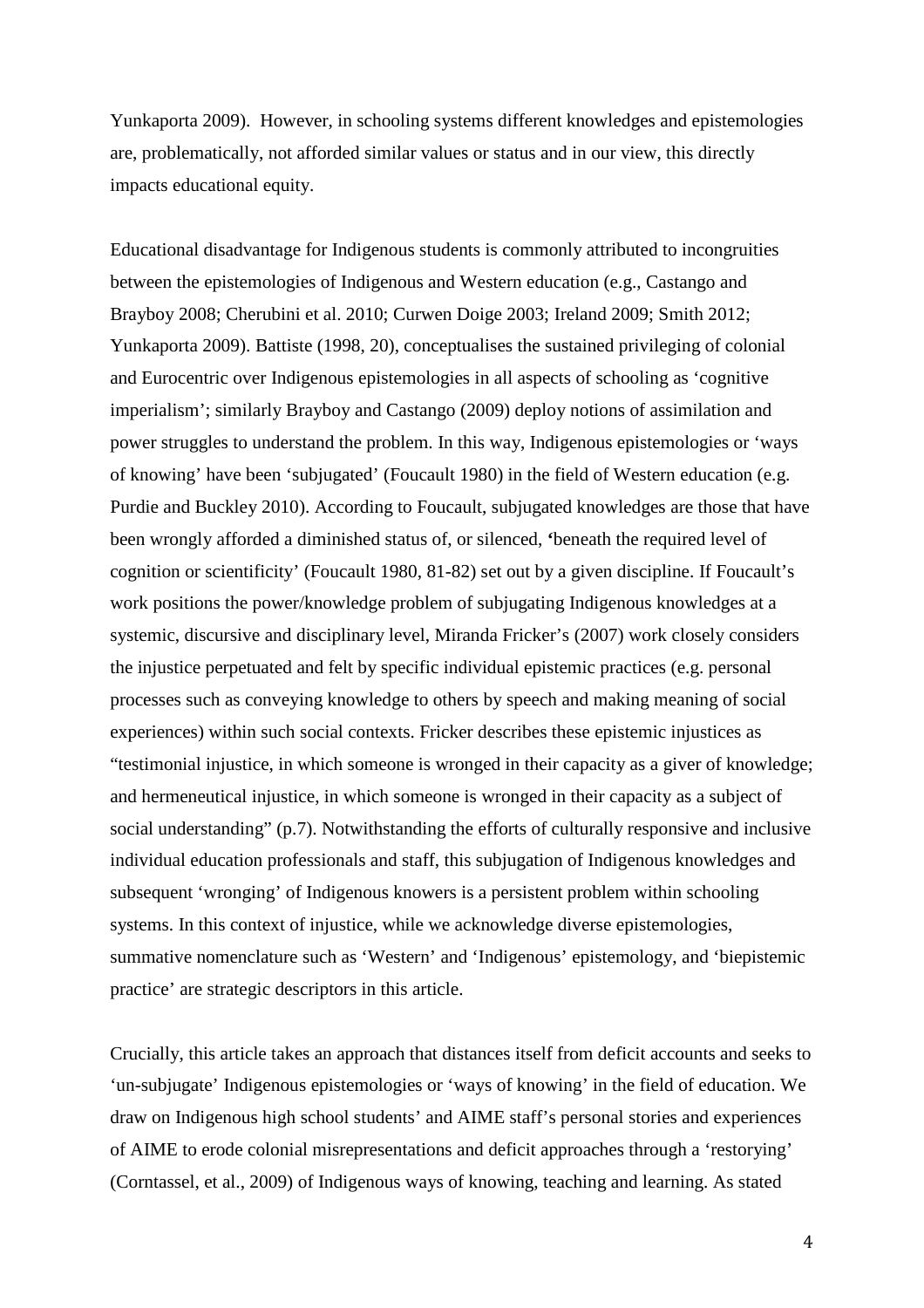above, we contend there is much for Western educators to learn from Indigenous ways of knowing, especially in reconceptualising and alternative practices for the otherwise problematically hierarchical teacher-student relationship.

As we will outline, biepistemic practice holds potential for shifting the power dynamic in teacher-student relationships. Thinking through the teacher-student relationship using more than one way of knowing affords an opportunity to challenge Western understandings of relationships as solely interpersonal and imbued with power dynamics. Part of this shift involves bringing relationship with Country/environment/land into the teacher-student relationship dynamic. Yunkaporta (2009) and McKnight (2015) have explored this respectful meeting of Western and Indigenous pedagogies. Their work emphasises how the land (land links) or Country is the important knowledge tradition that guides the process, reducing the reliance on human power relationships. Building on this argument, through its attention to reducing power imbalances in pedagogic relationships, we venture to suggest that learning from the lessons of biepistemic practice has the capacity to contribute to *improved inclusion for all students*. This is especially because negative teacher-student relationships are often cited as a key factor in young people's disengagement from education, generally (Bodkin-Andrews, Denson & Bansel 2013; Duffy and Elwood 2013; Hattam and Smyth 2003; Humphry 2014; Lumby 2012; McMahon, Harwood & Hickey-Moody 2015; Pomeroy 1999; Smyth and McInerny 2006).

We begin by recasting the problem of power imbalances in the teacher-student relationship by discussing how Indigenous ways of knowing contribute to a better understanding of 'teaching relationships'. Following this discussion, we foreground the AIME mentoring program and describe how the approach used in this program distances itself from power-imbued nomenclature of 'teachers' and 'students'<sup>4</sup>. We then outline our study methodology which involved interviews with 143 Indigenous high school students and a classroom ethnography of 150 AIME sessions, across Australia. Our fieldwork with this program included research in all the Australian states and the territory where the program is delivered. We then move to the main part of the article, where we provide richly descriptive examples of how AIME uses Indigenous ways of knowing in Western classroom contexts and provides an instructive example of teaching 'biepistemically'. Discussion of our findings is framed using Opaskwayak Cree scholar, Shawn Wilson's (2008) theorisation of Indigenous 'relationality', an approach which supports an analysis of the Indigenous high school students' emphasis on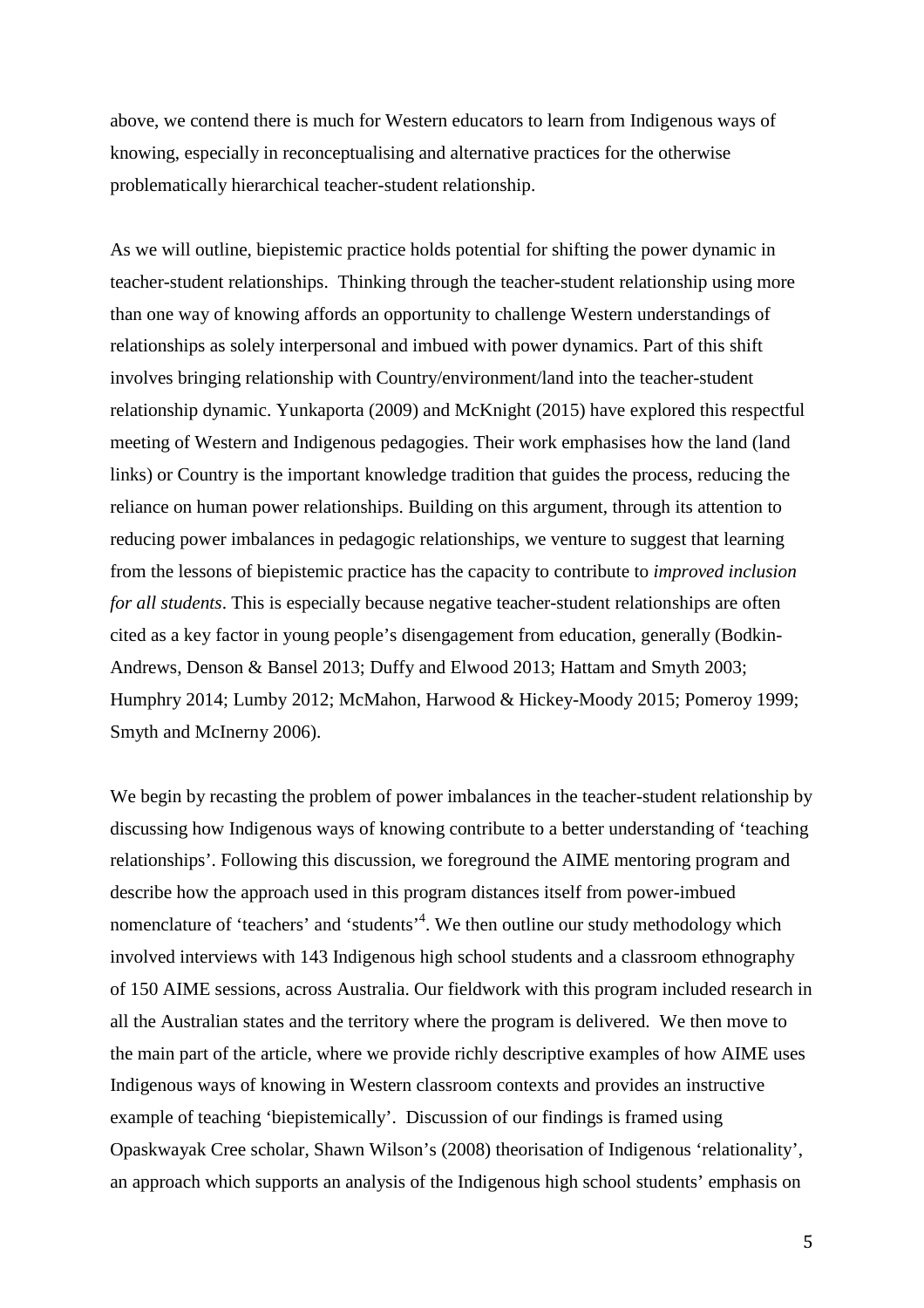relationships in their experience of AIME. Drawing on our extensive ethnography of AIME classrooms, we describe elements of AIME's pedagogical approach that promote egalitarian teacher-student relationships. We show how, from the perspective of the Indigenous high school students, this is felt as an amelioration of power dynamics in the teacher-student relationship.

# *Learning from Indigenous epistemologies – biepistemic practice as a pathway to more egalitarian teacher-student relationships*

There are many epistemologies, or ways of knowing. Yet, as described above, Western schooling tends to privilege one dominant way of knowing. The idea of teaching using multiple knowledges or more than one knowledge system (e.g., biepistemic practice) is juxtapositional to 'mainstream' educational thought. Knowledge, in Western educational scholarship, is commonly held as a collection of singularly true propositions or beliefs (Bonnett 2009; Lang 2011) to be learned, to fill one's mind with, and to impart to the minds of others. The popular uptake of outcomes-based education is testimony to this (Forster 1995). From our observations of AIME's Indigenous led classrooms, we contend that such approaches to knowledge (and, it follows, teaching and learning relationships) in Western schooling systems can only be enriched by also engaging with Indigenous epistemologies.

In discussions of Indigenous epistemologies, Western constructs of epistemology and ontology do not remain separate; they are understood and experienced as interconnected and inextricably linked. In this discussion when we talk of Indigenous epistemologies we are also including ontological considerations. Indigenous epistemologies are diverse and complex; they are often characterised by multiple layers of relationality or relatedness (Martin 2008; Wilson 2008). Here, 'relationality' and 'relatedness' are used as technical terms; terms that hold specific meaning in contexts of Indigenous epistemologies and this varies from more common usage. Wilson (2008) describes relationality as it is experienced in Indigenous ontology and epistemology, internationally, as comprising relations with people, environment/land, the cosmos, and ideas. These types of relations although described separately are understood as completely intertwined with each other. Karen Martin (2008), a respected Noonuccal scholar of Quandomoopah, highlights that stories and teachings may fluently interact with up to seven entities (e.g., People, Land, Animals, Plants), yet critically, relatedness moves beyond varying contexts to embrace important layers of reciprocity. Here,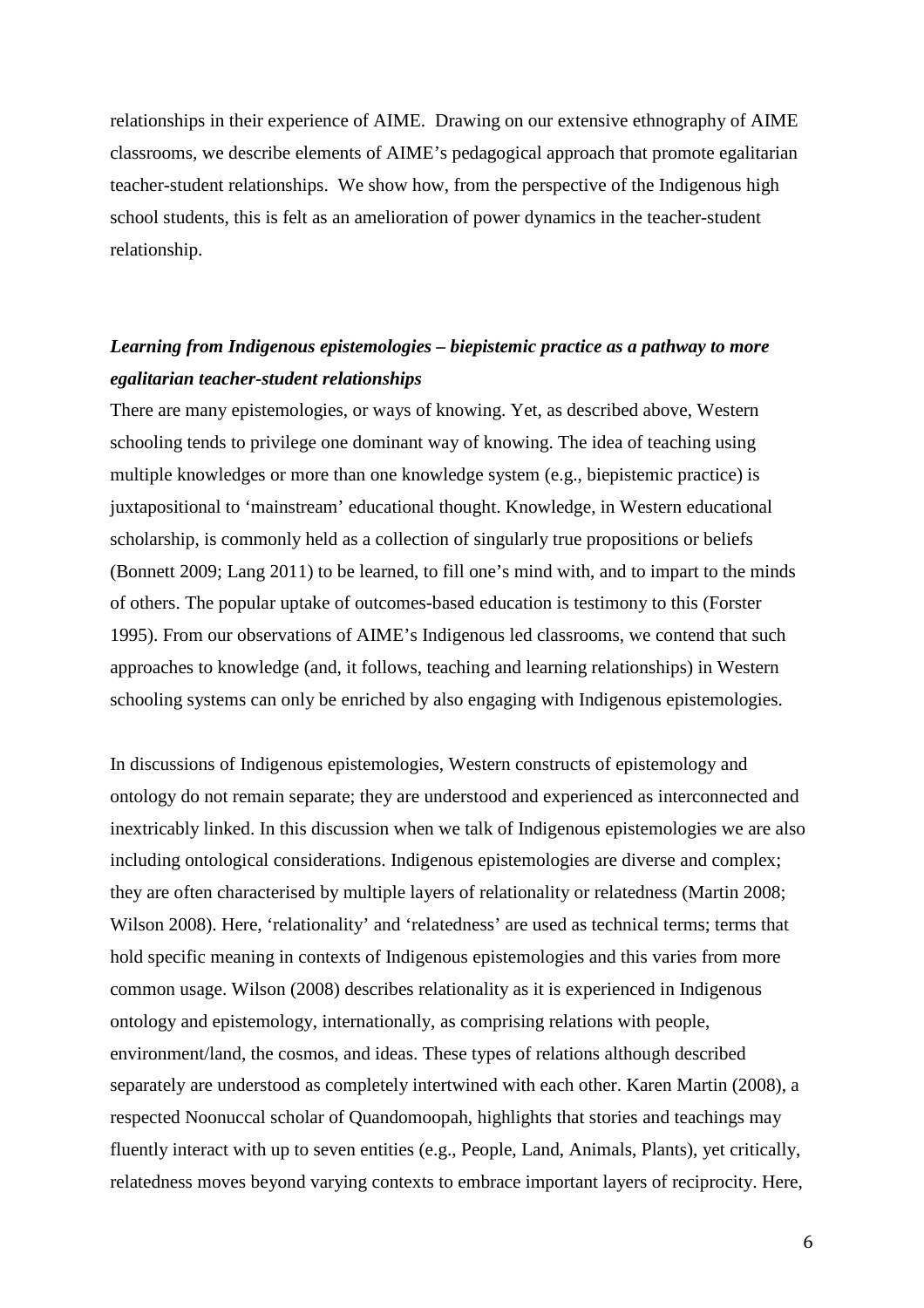reciprocity encapsulates not just the sharing of knowledges, but a clear understanding of a responsibility to ensure that knowledges protect, sustain, and strengthen both entities and also their relatedness to each other. Critically, relatedness becomes embodied in both the responsible sharing of, and sometimes the necessary silence of, stories as individuals progress through the varying layers of Laws, customs, and responsibilities linked to their very development.

Whilst the notions of relationality (Wilson, 2008) and relatedness (Martin, 2008) should be recognised as distinct themes, it may be argued that they are in part linked through an intrinsic emphasis on connectedness that ensures the survival of the peoples, lands, ancestral knowledges, and teachings. This connectedness is emphasised through a form of reciprocity that ensures that knowledges are passed on through a foundation, *a relational trust* that directly links the teacher to both the teachings and the learner. The focus of this discussion is Indigenous high school students' experiences of trust-filled relationships with AIME 'teachers' and so 'relations with people and ideas' are key to our analysis. Before we outline Wilson's (2008) theorisation of relations with people and ideas', we must first briefly rationalise why we are focusing on only this portion of this wider theorisation of Indigenous epistemology.

It is important to acknowledge that relationality with what Wilson calls environment/land and cosmos (spirit) are always part of AIME classrooms. Many Indigenous Australians recognise the relationality between environment/land and cosmos (spirit) as Country. Country *is* physical, mental and spiritual (Harrison and McConchie, 2009). This is one example of how multiple dimensions of relationality inform interpersonal relationships and ways of knowing at AIME, and further, this is different to the more dominant (Western) notions of relationships existing mostly between people. At AIME, Country is acknowledged, teachers' and students' stories name which Country they are from, as a national program, there is scope for some flexibility within sites for an approach that is respectful of the many Countries and Indigenous peoples in Australia. Such connections to Country are inherently connected to Cosmos (Wilson 2008) through the personal stories shared from AIME staff and special guests. AIME's curriculum content permits this feature to establish the importance of cultural pride, dealing with racism and overcoming hardships to implement the sharing and caring for spirit. In many instances, these stories emphasise not only how the presenters are linked to their culture and lands, but also to the lived experiences of the Indigenous students themselves.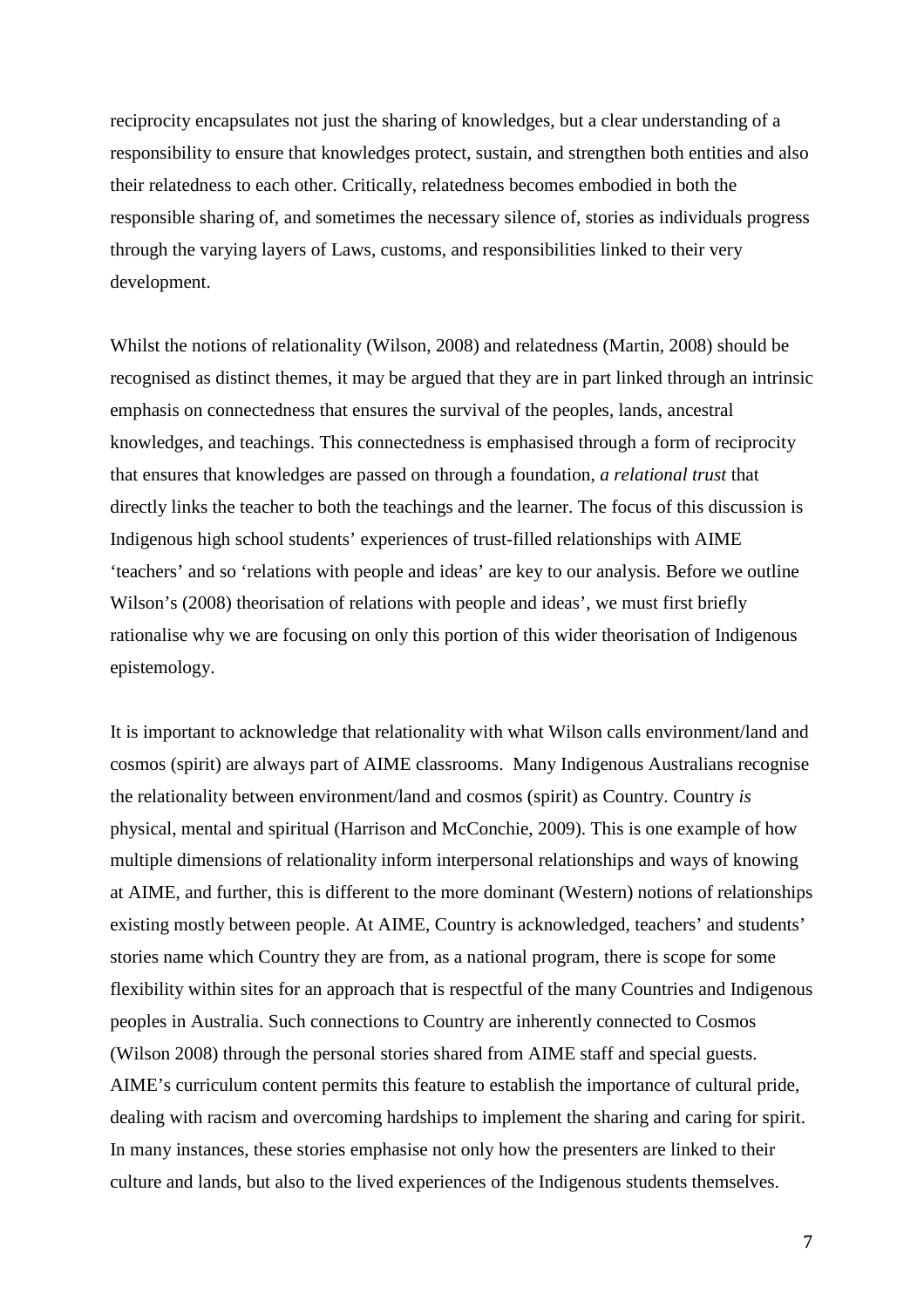Whilst relationality with Country and Cosmos is invariably integral to AIME's approach, attending to this comprehensively is beyond the scope of this article. Instead, the focus of the component of the study reported in this article was, as requested by AIME, to understand how the young Indigenous students became so engaged in AIME. This is of fundamental importance given the appallingly low results that mainstream education and further education is achieving with Australia's Indigenous people (e.g. ABS, 2012; SCRGSP, 2015; Purdie and Buckley, 2010; Thompson, De Bortoli and Buckley, 2013; O'Shea et al., 2016).

In their interviews, the AIME students report that the egalitarian and respectful qualities of the teacher-student relationships (i.e. their relationships with people) in AIME classrooms are key to their engagement in the program. In our AIME classroom ethnography, we perceived the pedagogies used to facilitate these relationships as qualitatively different to what we have observed and experienced throughout out previous research and/or professional experience in mainstream schools. We are careful here not to insinuate that the pedagogies AIME deploys are the only pedagogies, or even specifically Indigenous pedagogies, for achieving this outcome of egalitarian teacher-student relationships. Rather, we contend that the egalitarian pedagogical relationships at AIME may be understood through Wilson's theorisation of Indigenous ways of knowing, specifically, his theorisation of relations with people and ideas.

Wilson describes relationship building with people as of central importance to the 'everyday lives of most Indigenous people' worldwide (2008, 84). He points to the importance of cultural practices of developing shared relationships by talking about who you are and where you are from and sharing stories. One layer of Wilson's (2008) theorisation of relationality between people is storytelling. Worldwide, storytelling is a respected Indigenous modality that emphasises relationality through not only getting to know and trust one another, but also a process of sharing knowledge, working together and mutual learning (Bessarab and Ng'andu, 2010; Bodkin-Andrews, et al. in press; Wilson, 2008). In pedagogical literature oral storytelling is acknowledged as cultivating relationality and learning communities (e.g., Baskerville 2011; Phillips 2013) and classrooms that are culturally inclusive (Baskerville 2011).

Wilson (2008) also describes the 'relationality with ideas' in Indigenous epistemology. He does so by drawing on his friend's observation of the importance of the circle as a symbol for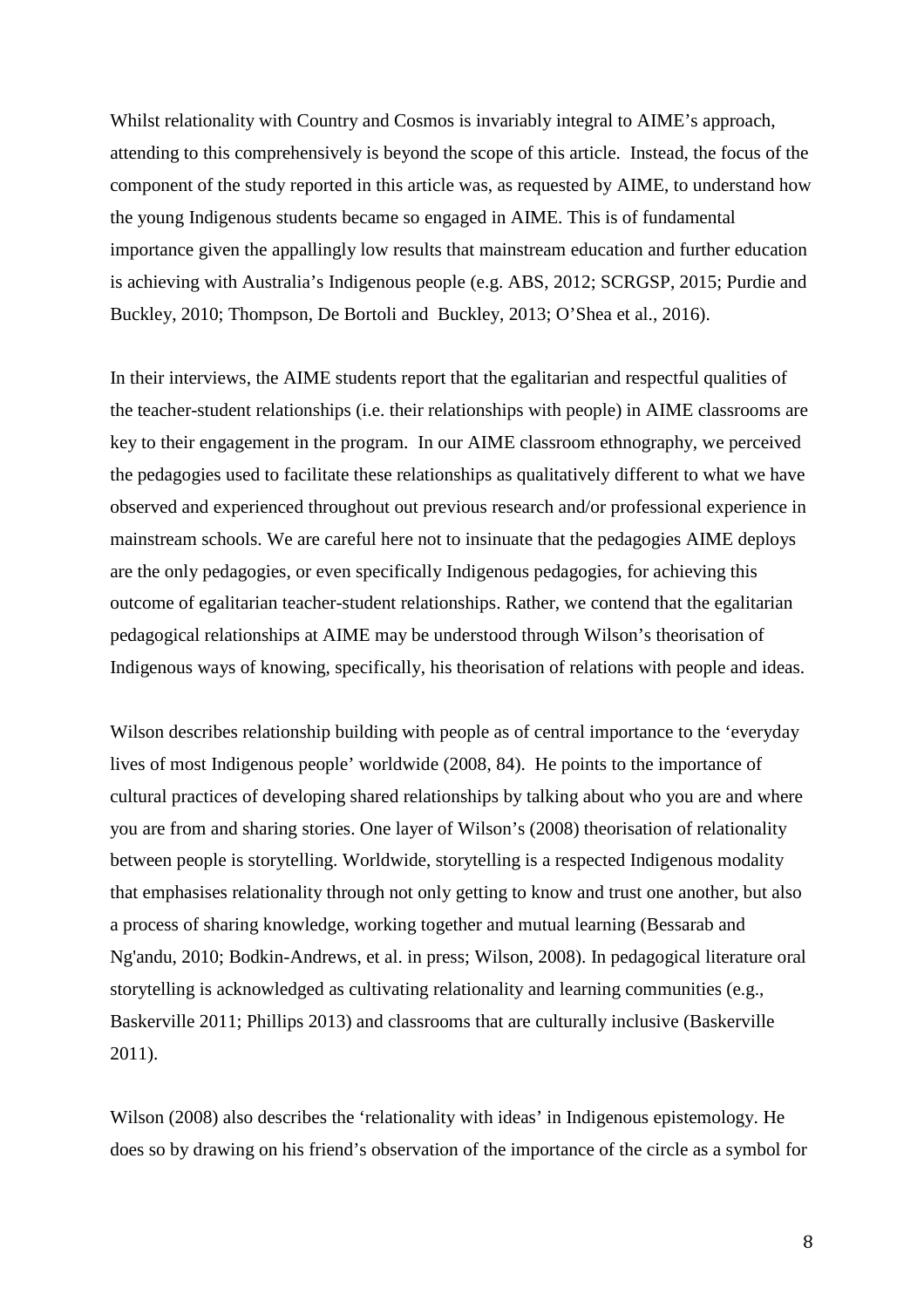Indigenous cultures worldwide. Wilson (2008, 92) explains how non-hierarchical relationships are at the foundation of Indigenous ontology and epistemology:

If reality is based upon relationships, then judgement of another person's viewpoint is inconceivable. One person cannot possibly know all of the relationships that brought about another's ideas. Making judgement of another's worth or value then is also impossible. Hierarchy in belief systems and social structure and thought are totally foreign to this way of viewing the world. Thus, egalitarianism and inclusiveness become not merely the norm but the epistemologically inevitable.

By extension, we will argue, power imbalances in the teacher-student relationship become impossible. We are not claiming that Indigenous teacher-student relationships are powerneutral; for example, learners' deference to Elders is paramount. Instead, we read Wilson's work to mean that there is a reciprocal and deep respect for each person's role within a pedagogic relationship (e.g. Elder and learner, teacher and student). It is this deep respect for each other's roles coupled with a cultural valuing of humility and generosity that results in an apparent egalitarianism, a lack of 'power struggle' or need to control or pass 'judgement' in pedagogic relationships. For example, some Elders, when sharing their personal lived experiences, humbly align these experiences to those of the students, thus emphasising a reciprocal and dialogical relatedness with learners (Doige 2003; Goulet and McLeod 2002; Paterson and Hart-Wasekeesikaw 1994). Indigenous scholars in Australia (Buckskin 2012) and internationally (e.g. Bishop et al. 2012; Brayboy and Castango, 2009) highlight the paucity of such respectful and egalitarian ways of teaching in schools and call for the role of relationships and people to be re-centred in Western schooling.

In describing the teacher-student relationship in AIME classrooms, we hope to render the pedagogies that support 'egalitarian and inclusive' classroom relationships as observable and learnable for those who may otherwise not find it such an 'epistemological inevitability' (Wilson 2008). Pedagogy is rarely thought through in terms of epistemology in contemporary educational research (Lang 2011; McKnight 2015; McMahon 2013). Whilst it might seem unusual to think through teachers' pedagogical choices epistemologically, we contend that the connection between these two concepts is direct. *How one comes to know something (one's epistemology) directly informs choices about how one does things (in this case teach a class).* A persons' epistemology directly impacts their pedagogical decision-making (e.g., Harwood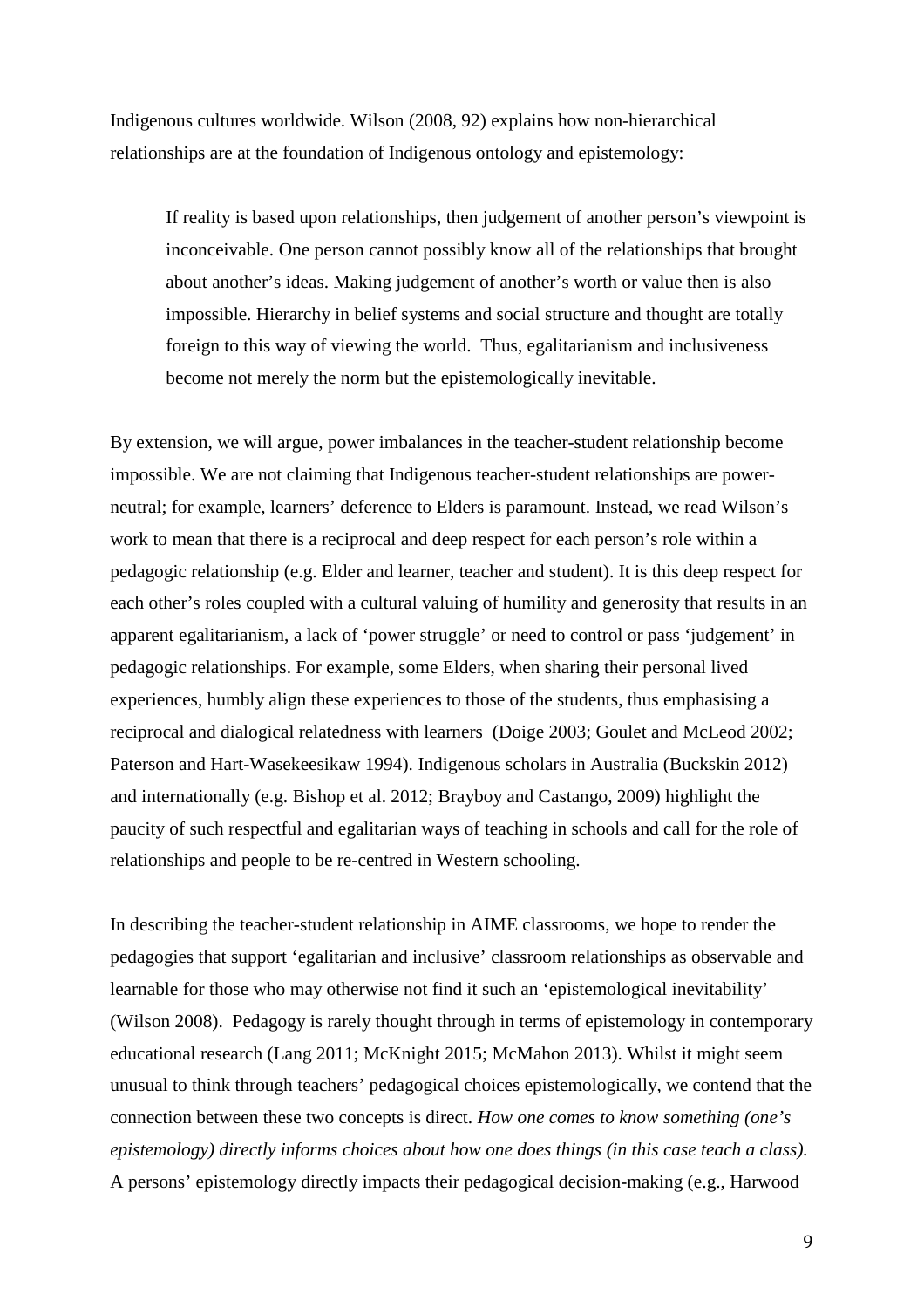& McMahon 2014, McMahon 2013, McMahon & Harwood, in press). For example, McKnight's (2015) paper offers a foundational work for understanding how Indigenous ontology and epistemology grounded in oneness and relationality engenders the very possibility of specific pedagogies for cultural learning (legacy pedagogies). He notes how these possibilities are delimited and rendered impossible within current treatment of knowledge in education, which he critiques as Western dualistic epistemological approaches. Adding to this scholarship, here we demonstrate how Indigenous epistemologies characterised by relationality allowed for a privileging of pedagogies that supported developing trust-filled and egalitarian 'teacher-student' relationships in AIME classrooms.

In discussion of the impact of epistemology on pedagogy that follows, we don't presume to 'dissect' AIME's approach to show which specific parts of it are drawn from Indigenous and Western ways of knowing. To do so would be to create artificial and inaccurate binaries (see discussion of 'biepistemic' above). Rather, based on our long-term research involvement, our biepistemic research team (authors Bodkin-Andrews, McKnight and Chandler are Indigenous scholars, authors McMahon, Harwood, O'Shea and Priestly are non-Indigenous scholars) continually recognises how AIME differs to mainstream schooling via its central positioning of Indigenous epistemologies. Paramount to this is the inclusion of lived experiences of Indigenous AIME staff and young people to the program's content and delivery. With this in mind, we agreed it was reasonable, and possibly useful, then to think through the data from an epistemological point of view.

#### *Why study AIME?*

In this paper we focus closely on the nature of AIME. AIME's evaluative research base (Harwood et al. 2013; KMPG 2013) and reports (AIME, 2016) demonstrates it is a nationwide initiative making progress in closing the education gap<sup>5</sup> for Indigenous Australians. AIME is an Indigenous mentoring program; however, it is *not* a university pathway or outreach program. AIME is a not-for-profit organisation that is independent of universities and so is uniquely positioned to work across educational institutions. The purpose of the AIME program is to support Indigenous students to *complete high school and transition to any positive post-school pathway of their choosing* (including university, further education or employment).

Delivered at university campuses across Australia, the AIME program targets Indigenous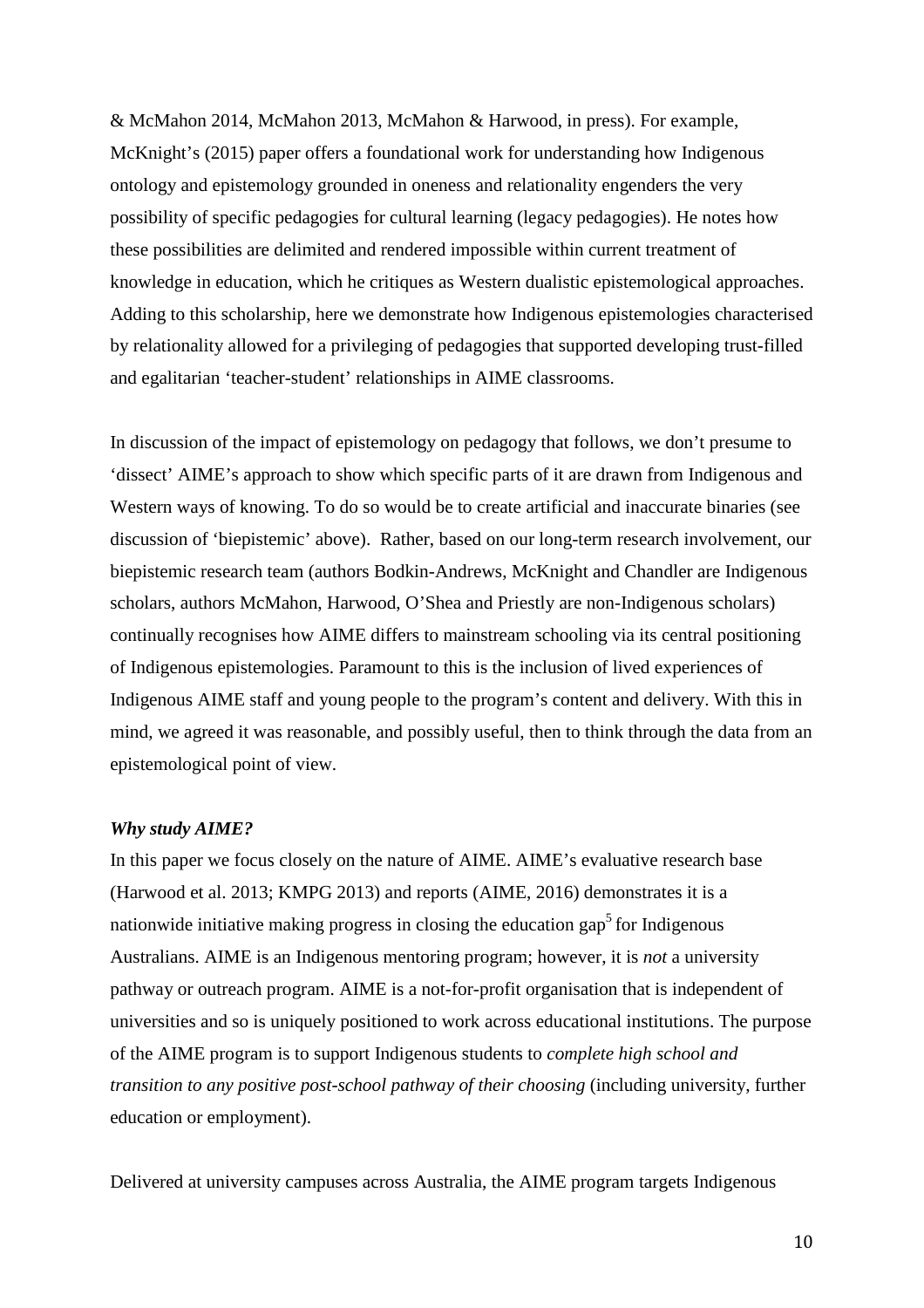students in Years 7 to 12 (approximately aged 12-18 years). The students engage with AIME via excursions to the university campuses (up to 5 days per year) where they meet with volunteer mentors, who are students at the host university. Additionally, AIME provides inschool support via homework programs called 'tutor squads' and delivers personalised transitional support for students between the end of high-school and their chosen positive post-school pathway. In total, during their high school years, students engaged with AIME have the opportunity to access 156 hours of mentoring and academic support (AIME, 2016). The AIME program curriculum is designed by and for Indigenous young people. The curriculum focuses on skills and values that support engagement in education; for example, respect, empathy for teachers, self-esteem, confidence and communication skills; goal-setting, time management and leadership. The program curriculum also focuses on cultural history and identity and promoting that 'Indigenous = Success' and there are many ways to be successful.

AIME has experienced extensive national growth, starting with only 25 mentors and 25 high school students at one university site in 2005. By 2015, 4,864 students from 325 high schools attended the program with 1,923 volunteer university student mentors, at 18 partnering universities across Australia (AIME, 2016). Such expansion is testimony to the program's success (AIME 2016; Harwood et al., 2013; KPMG, 2013). There are now instances where Indigenous AIME students' transition rates to the next scholastic year level out-perform Australia's national, non-Indigenous transition rates (AIME, 2016). AIME's success is impressive and worthwhile trying to understand more fully.

# *An example of biepistemic practice: AIME's montaged approach to pedagogic relationships*

Here, we suggest that AIME engages in biepistemic work by selecting concepts from multiple knowledges and practices to create a montaged, composite pedagogy<sup>6</sup> for a culturally responsive classroom. We suggest that AIME simultaneously: honours Indigenous, cultural understandings of the importance of teaching with and through relationships; recognises specific elements of Western mentoring and coaching programs as complementarily relational; and enacts a composition of these approaches within Western classroom contexts using knowledge garnered from AIME staff's personal schooling experiences.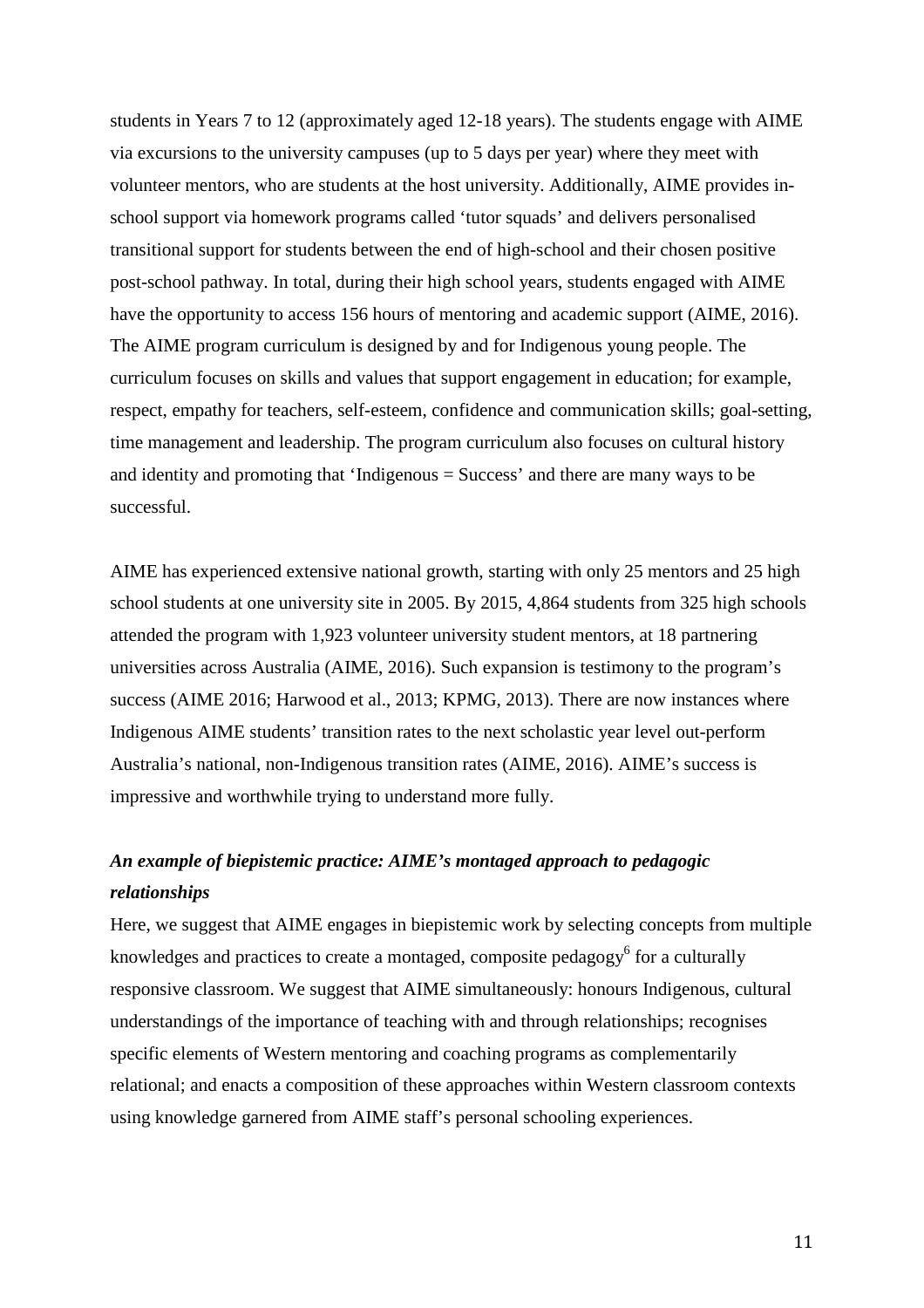AIME innovates on widely accepted notions of who inhabits 'the classroom' and borrows from mentoring nomenclature to distance itself from Western education's hierarchicalism of classroom roles. We now explain their terminology and highlight connections to dominant understandings of schools. *For the purpose of this paper on AIME's pedagogical approach, one may read: 'presenter' as synonymous with teacher and; 'mentee' or 'mentor' as synonymous with student.*

The presenters are the AIME staff responsible for curriculum delivery. AIME seeks to ensure that presenters are young Indigenous Australian role models. The presenters are rarely qualified teachers but they are responsible for 'standing out the front' and facilitating classroom learning; they are teaching. As in school classrooms, each AIME classroom typically features one presenter and up to 30 'students'. The 'students' in the AIME classrooms are both the mentees and mentors.

As stated above, the mentees are Indigenous high school students, the mentors are university students from the host university. While the university student mentors are mostly non-Indigenous this is representative of current university student demographics (O'Shea et al., 2016). We note that such demographics are indicative of universities failing to engage and retain Indigenous students, which leads to low participation rates. In our observations of the AIME program we note that Indigenous university students are generous in giving their time to the AIME program. The mentors sit (normally in lecture theatres, or at tables in classrooms) with the mentees to encourage and support them through learning experiences led by the presenter. Although this requires some level of role modelling and coaching from the mentor, the AIME mentor-mentee relationship is not saturated with Western connotations of expert mentor transferring knowledge to an inexpert mentee (e.g. Rogers, 2009; Zeind et al., 2005; O'Shea et al., 2016). Instead, the key 'knowledge' of the mentoring (i.e. the AIME curriculum) is delivered (or taught) by the presenter. *The mentor and mentee are positioned, both physically and via their pedagogic relationships and activities, as the presenters' students.* Reports of mentees' and mentors' significant learning from AIME support such interpretation of their co-positioning as students in this learning environment (Bodkin-Andrews et al. 2013; Harwood et al. 2013, 2015; O'Shea et al., 2016).

#### **Methodology**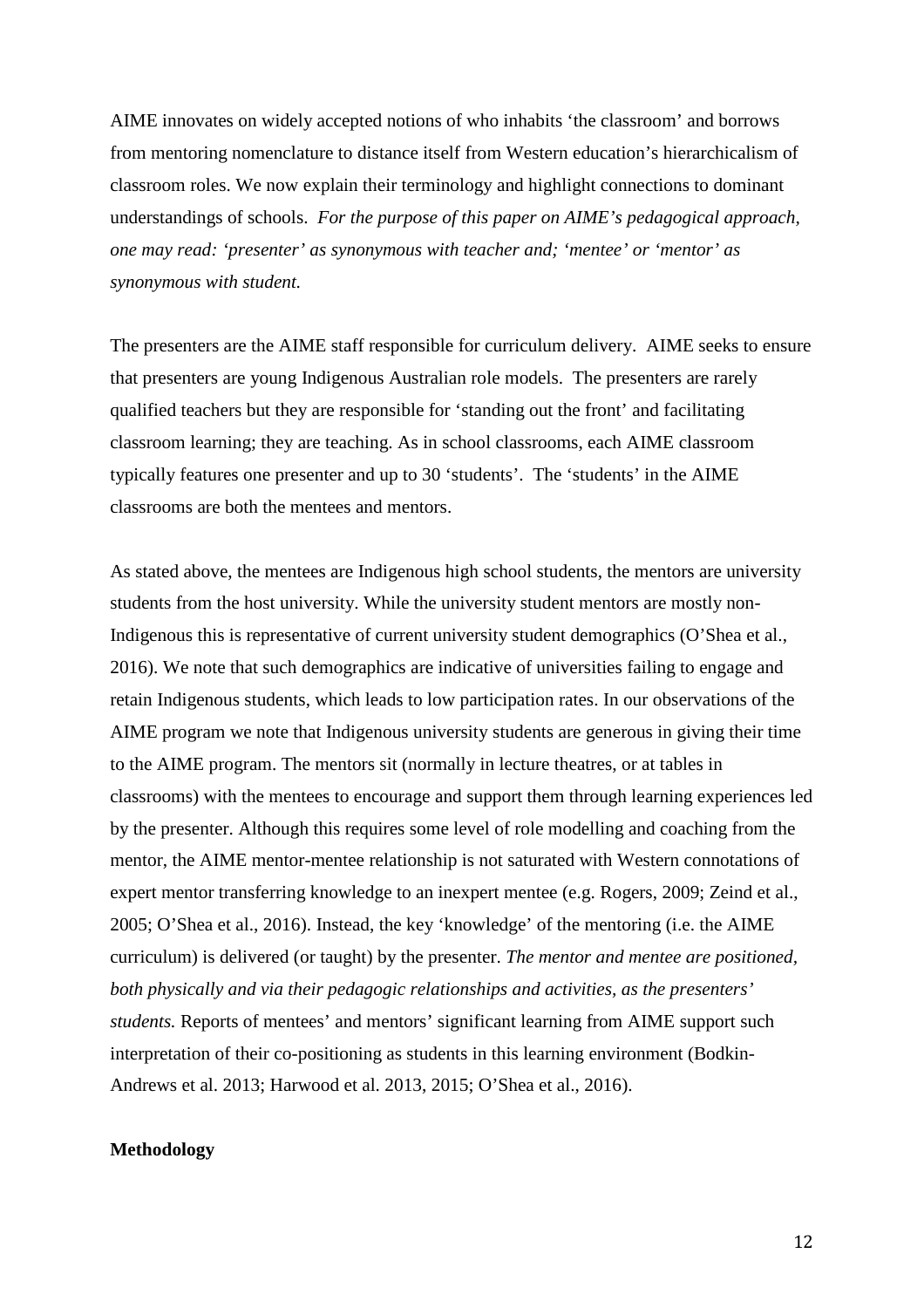The research was funded by Department of Industry, Innovation, Climate Change, Science, Research and Tertiary Education (DIICCSRTE) and by the Australian Research Council grant  $DP140103690$ .<sup>7</sup> The project has university and state departments of education ethics approvals and complies with Australian Institute of Aboriginal and Torres Strait Islander Studies (AIATSIS) (2011) research protocols. This paper draws on a national classroom ethnography of the AIME program and related mentee interviews<sup>8</sup> to better understand how AIME's pedagogical approach fosters egalitarian presenter-mentee relationships.

#### *About the classroom ethnography and interviews*

Data for this article is based upon classroom ethnography and interviews with Indigenous high school students attending AIME. Semi-structured interviews were conducted with 143 mentees in scholastic Years  $9 - 12$  (either individually, or in small friendship groups). The interview questions focused on participants' experiences of AIME. The number of mentees interviewed at each site is at Table 1. One-hundred and fifty 'AIME sessions' (1-hour modules of work) were observed at 15 (out of AIME's 29) sites. Site selection ensured representation of each state and territory participating in the AIME program, and inclusion of regional and metropolitan campuses. Nine of the 15 campuses were 'focus sites' targeted for repeat visits from a single researcher to develop continuity and depth in the observational data. The six remaining 'additional sites' were observed for one-off visits (See Table 1). Researchers co-observed 27 (of the 150) sessions. To enhance the credibility and trustworthiness of data, researchers compared their observations at regular data meetings.

#### {{INSERT TABLE 1 NEAR HERE}}

The observations were conducted according to Setting Theory foci and protocols. Barker's (1968) Setting Theory, originally part of a broader theory of 'Ecological Psychology', was adapted by teacher educators to offer a method useful for classroom ethnographies that focus on understanding pedagogy (Cambourne and Kiggins 2004; McMahon 2013). Observations involved describing and sequencing basic units of teaching behaviour called 'episodes' (Cambourne and Kiggins, 2004). Within each episode the ethnographer is seeking to observe: how the 'episode' starts and finishes and how it relates to other episodes (if at all); the mode of content delivery e.g. 'whole class focus discussions', 'group work', 'individual work' etc.; how the teacher is using paraphernalia and language; how s/he is communicating expectations; and how s/he is acting and moving. Importantly, how does all this appear to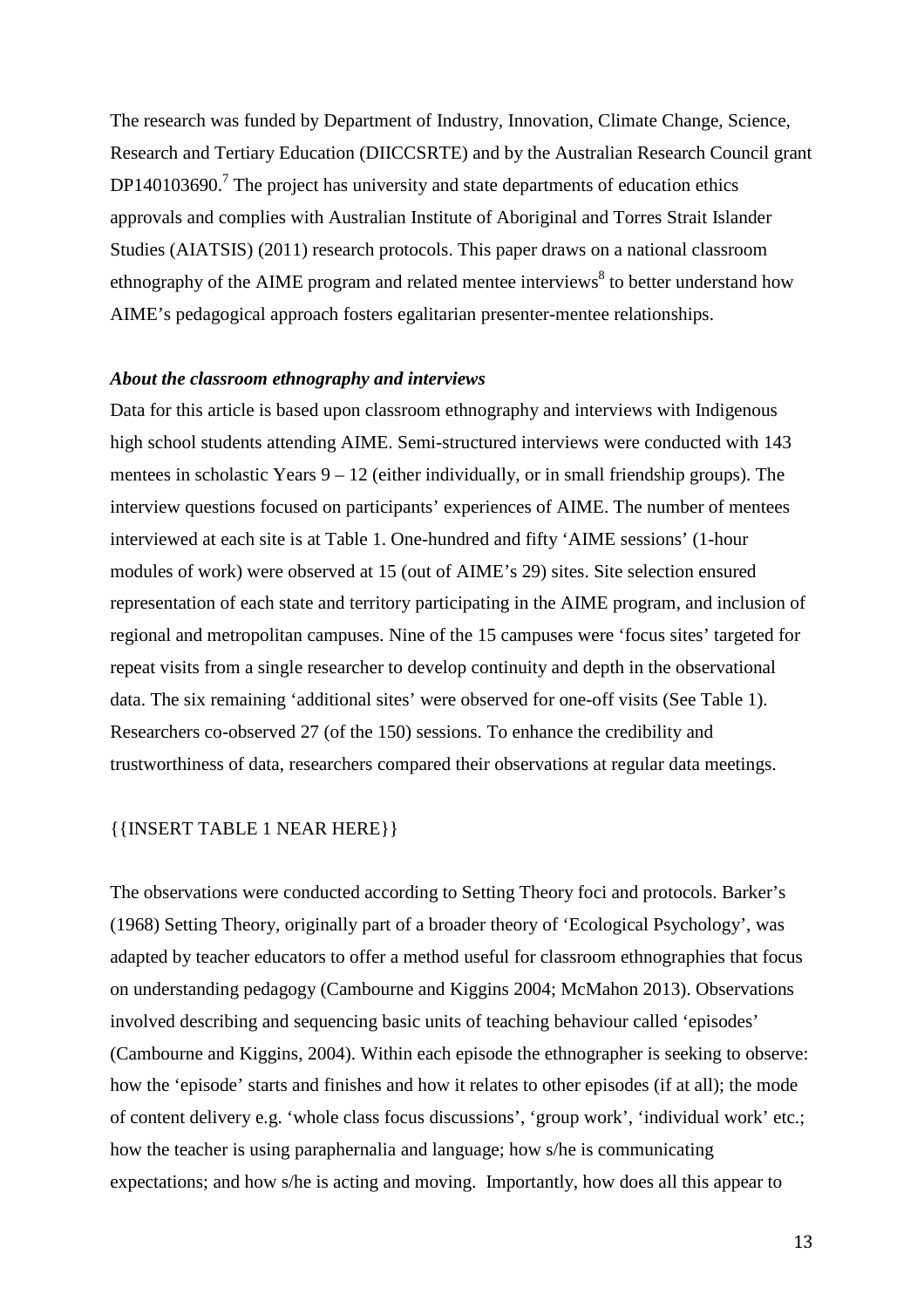impact the learning culture and the behaviour setting (classroom), as a whole? Additionally, Setting Theory field notes describe 'space and place' (how the classroom was used / what it looked like) and 'human inhabitants' (numbers, age and gender of teachers, presenters, researchers, mentees and mentors, special guests in the classroom).

#### *Data analysis procedures and theoretical framework*

Findings from analysis of the mentee interview data informed subsequent analysis of the observational data. This article focuses on analysis of 23 interviews with 47 mentees (i.e., approximately one third of the 143 mentees interviewed), in which the mentees directly compared AIME to school. Whilst not all mentees compared AIME with school, comparisons made were remarkably consistent. All such comments indicated a high regard for AIME's pedagogical approach. The frequency and internal consistency of this 'school / AIME' theme was noteworthy because the interview schedule did not explicitly feature questions about this. When young people offered comparisons between AIME and school, the interviewers asked follow-up questions like, 'what do you think makes AIME different to school?' In 17 out of the 23 (approximately 74%) interview transcripts under analysis for this article, mentees' responses to these questions focused on describing the relationships they experienced, especially relationships developed through trust. Field notes were then analysed to identify pedagogies that might reasonably contribute to the mentees' self-reported experiences of AIME. The theoretical framework for discussion of this analysis is Shawn Wilson's (2008) theorisation of relationality. The mentees interview responses and our observations were treated as a collective and placed into an orientation of relationship. The focus on relationships pointed to connections between people and curriculum in AIME and maintaining relationality in the research.

## **'AIME is different to school'**

Yeah it's a lot more chilled and laid back than school. (Rebecca, Year 10 female, Regional Victoria)

At AIME you feel more welcome [than school] because everyone's happy and stuff. (Zeke, Year 10 male, Regional Victoria).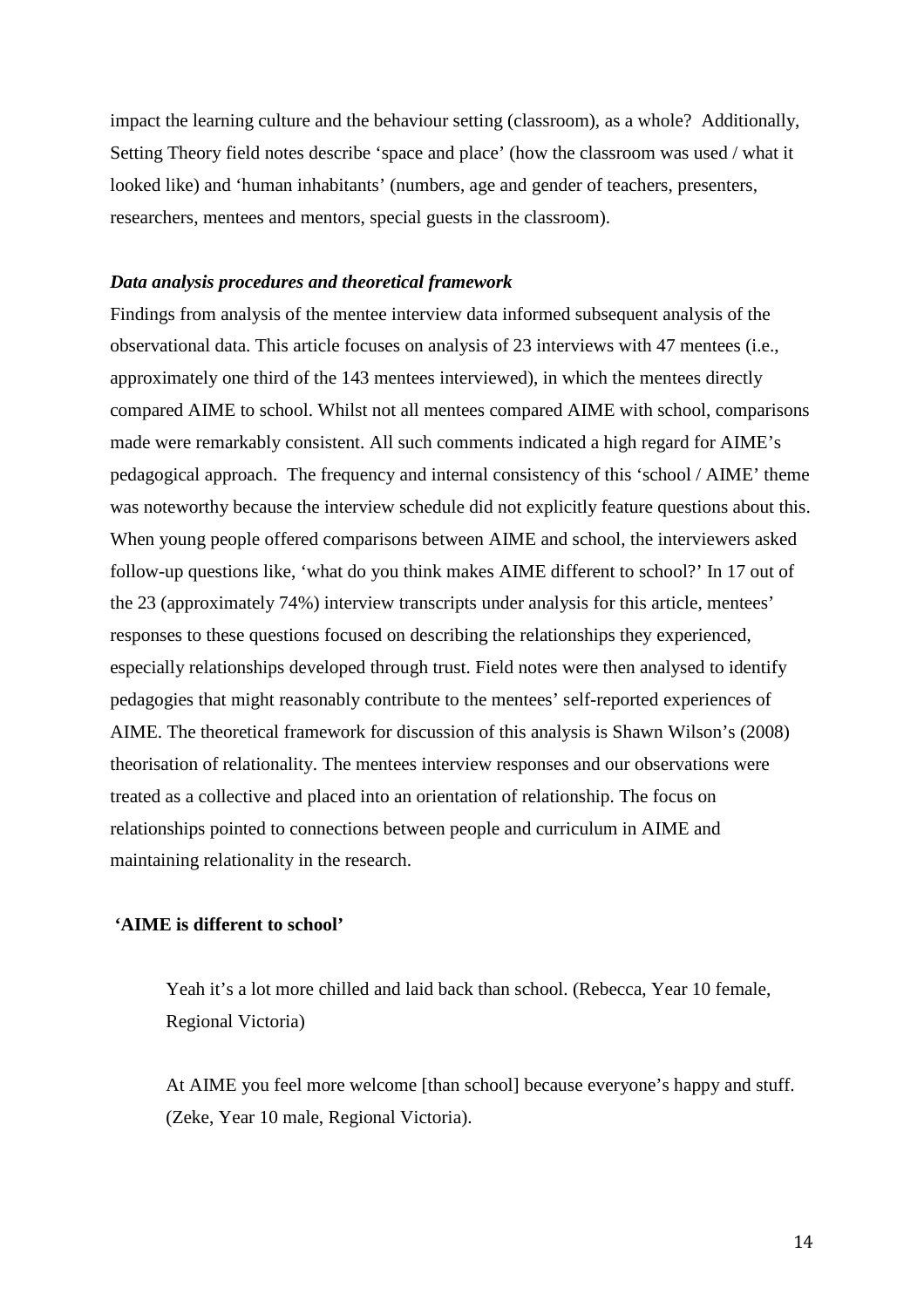You still sit in a room [like at school] but its just different – it's just like you do more fun stuff but you still learn. (Taj, Year 11, Regional NSW)

School's more like strict and here's like more free. (Charlotte, Year 9 female, Metropolitan ACT)

Understanding the mentee's experience of AIME as, generally, more fun, chilled, relaxed, welcoming and freer than school is important. It is important because it points to the positive affects, at least in part, of AIME's montaged pedagogical approach. At AIME, the mentees experienced and felt the familiar rituals and programs of the school classroom (for example, Taj's comment above on 'sitting in a room' and 'learn[ing]') as different to and more desirable than school. When prompted to elaborate on how they perceived AIME as different to school, mentees' responses focused on their experiences of positive, egalitarian relationships with presenters developed through trust.

# **Pedagogies for 'trust-filled' and egalitarian teacher-student (presenter-mentee) relationships**

Mentees' comment regarding relationships experienced at AIME was unanimously positive. One of the key differences between AIME and school noted and valued by the mentees was a disruption of power dynamics experienced in teacher-student relationships at school. This is succinctly explained by Toby as follows:

I'd say that the presenters and people running it also try instead of being like authority figure try and like be more of your friend so that helps connect a lot with – with younger people who have a problem with authority. Especially like with people like school and stuff – like those reasons. (Toby, Regional Queensland – Year 11 male, Regional Queensland)

Similarly, the following conversations with Zac, Alfie and Kim reflects this positionality:

- Int Okay. So what did you think before you came to AIME, like what were you expecting? Just anything.
- Z Like actual school learning.
- A Yeah like classroom kind of.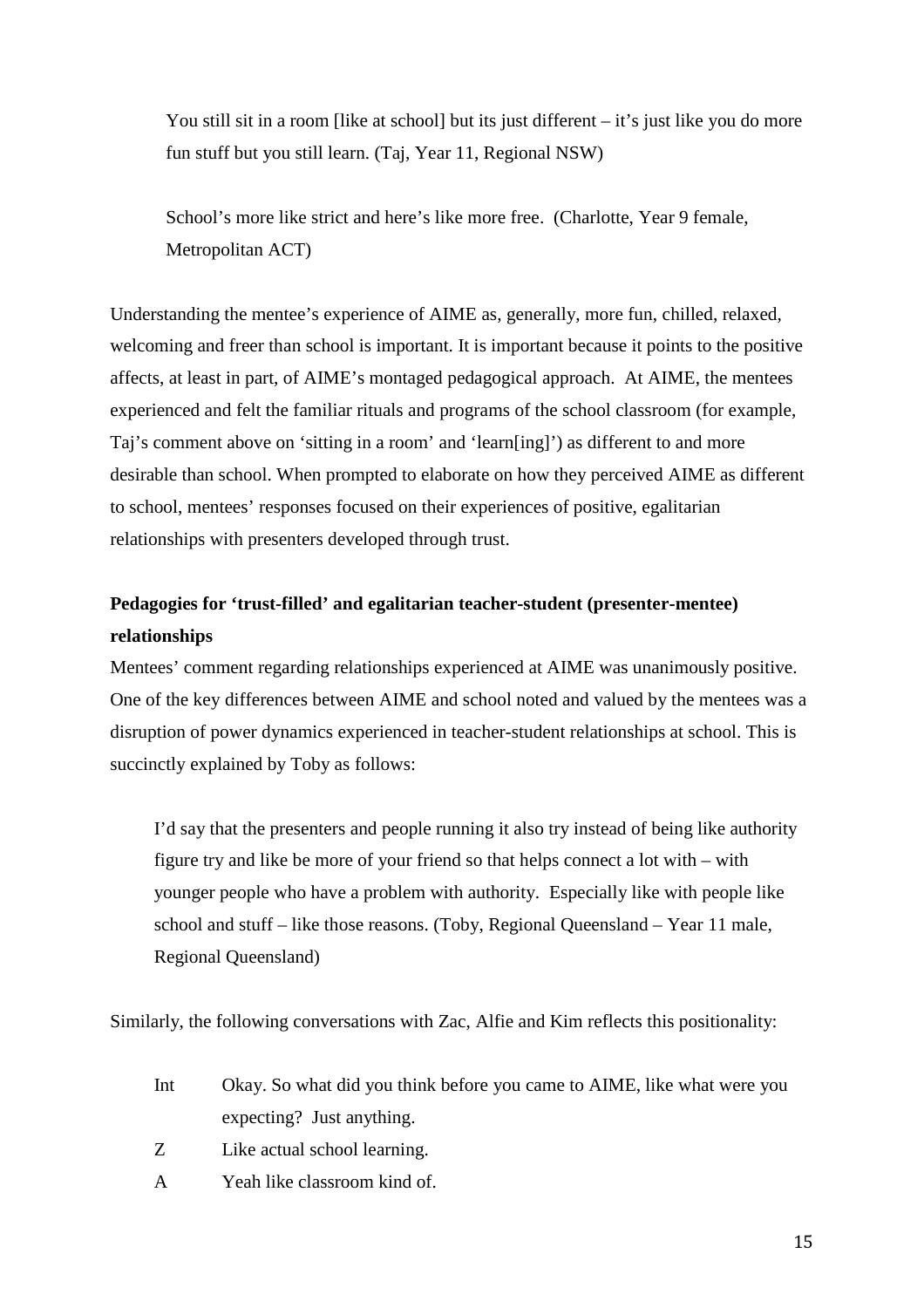| Int          |                                            | And now what do you think  what's it like now? |  |  |  |  |
|--------------|--------------------------------------------|------------------------------------------------|--|--|--|--|
| Z            | It's like they're treating us like adults. |                                                |  |  |  |  |
| Int          | Like adults.                               |                                                |  |  |  |  |
| $\mathsf{A}$ | Yeah.                                      | (Zac and Alfie, Year 10 males, Regional NSW)   |  |  |  |  |

And it's not like the student to teacher relationship with the staff. It's more like a friend-to-friend relationship. (Kim, Year 12 female, Metropolitan NSW)

Whether the mentees' perceived an 'adult-to-adult' or 'friend to friend' relationship, the above quotes explicate the prominent comments around lack of disparity in the power in the AIME presenter-mentee relationship. As Toby (above) points out, the AIME presenters were consistently cast by mentees as non-authoritative.

This perception by the young people of a 'levelling' or 'equalising' of presenter-mentee (teacher-student) to friend-friend power dynamics in the above quotes was initially perplexing as there is much ethnographic data to counter these claims. We observed the presenters standing out the front just as teachers do and delivering content using whole class, group work and individual instructional techniques, they without exception ran a very well 'managed' classroom (field notes, all). In this sense the presenters were all respected 'teachers'. Moreover, there were explicit AIME rules about presenters *not* befriending the mentees; for example, rules about no contact outside of AIME, no social media friends etc (e.g. field notes, 4 May, 9 May, 16 May 2014). $^9$ 

So how is it done, this different egalitarian presenter-mentee relationship? After further analysis, we contend that this is achieved not by presenters relinquishing professionalism or befriending mentees but by respecting mentees and *letting them know they are trusted*. The AIME presenters developed trust-filled relationships with mentees by conferring messages of trust via specific pedagogical practices. The classroom ethnography demonstrates that AIME presenters communicated trust in the mentees by: demonstrating vulnerability; listening to and deeply valuing mentees' contributions to class discussion; and selecting and presenting learning materials that communicate high expectations of mentees.

*Vulnerability or 'humble connectivity'*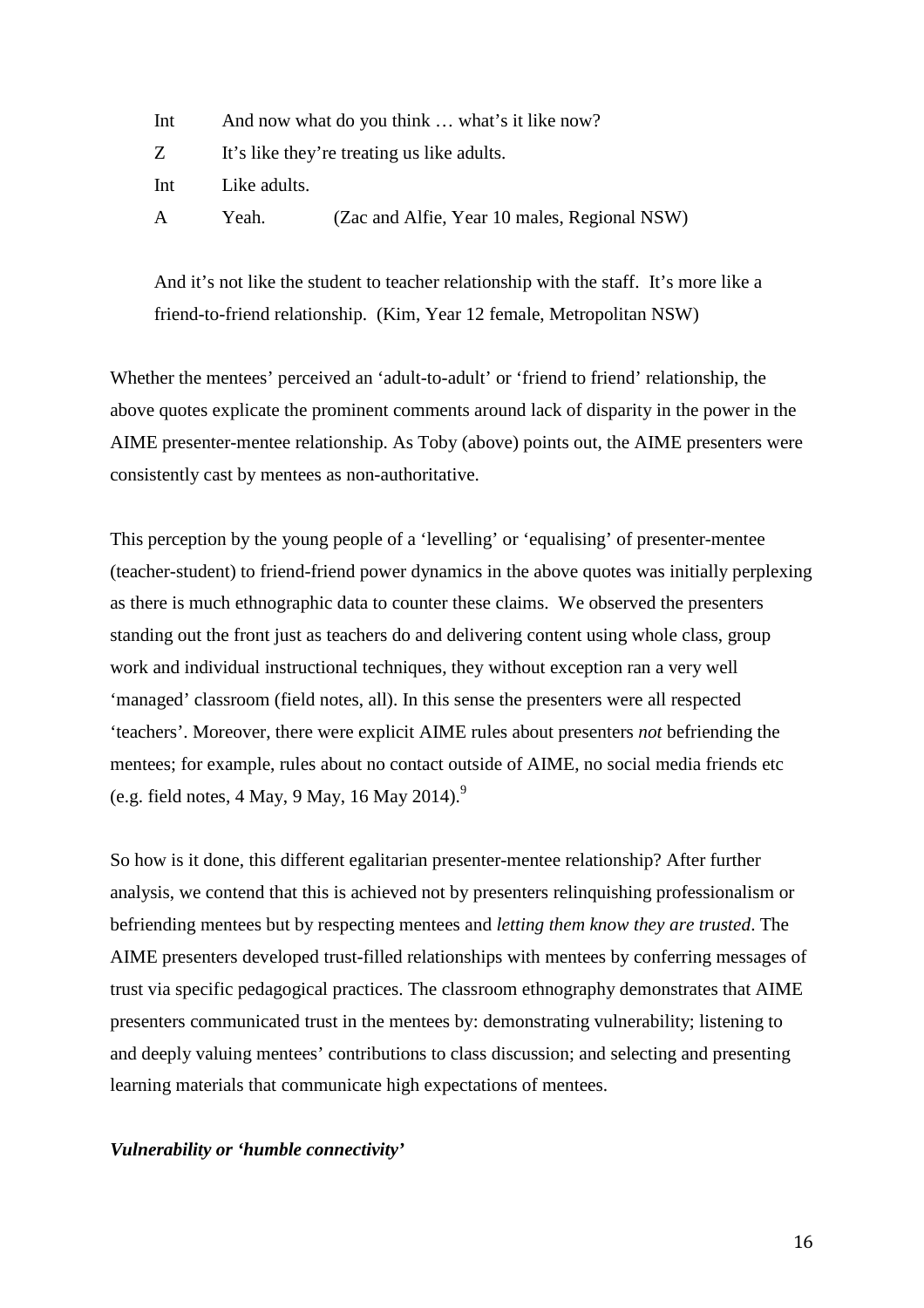At the heart of the AIME presenter-mentee relationship is generosity and vulnerability, a recognition of the need to share something of yourself in order to connect. All presenters share stories from their life with the class, they tell mentees who they are, where they are from and some of their life experiences, 'So I'm not just some random' (presenter, field notes 12 September 2014). This is especially the case on occasions of the presenter taking a group for the first time (Field notes, all). In such relationship-building introductory storytelling, the presenters' stories relate to AIME's core content messages of valuing education, setting goals, perseverance, success, and overcoming adversity and racism (e.g. Field notes 6 May, 16 May, 9 August, 12 September 2014). Personal stories are also shared to demonstrate the presenters' personal connection with content in curriculum stories (i.e. stories told in the text books or via audiovisual materials) (e.g., Field notes, 6 June, 28 July, 6, 9, 25, 27 August). This is illustrated in the following excerpt from our field notes:

#### *Whole class focus – presenter talk*

The presenter starts the session by introducing herself and telling her story. Her story centres on issues of the negative effects of stereotyping and racism regarding 'what Indigenous Australians look like' and the discrimination she faced in the school playground because of looking different to other family members. To illustrate this story she projected a photo of her and her siblings on the board. The story also highlighted how her aggressive response to one bully's racism meant that she, as the victim, was the one who got into trouble with the principal.

#### *Whole class focus – video –Too Little Justice (2004)*

The short film was about a young Indigenous man who had just changed schools and was being ostracised by his new classmates. At lunch he went for a smoke behind the shed and was joined by another young man who seemed like a welcome and friendly face. The new 'friend' offered him some drugs (which at first were refused, but eventually were accepted). Then the 'friend' made racist comments at which point the new kid objected and identified himself as Aboriginal. A fight ensued because the 'friend' kept insisting that the new guy wasn't Aboriginal because he didn't look it. When the teacher broke up the fight the 'friend' told the teacher that the new guy had started it and that he was trying to sell him drugs.

#### *Small group focus – reflection sheet*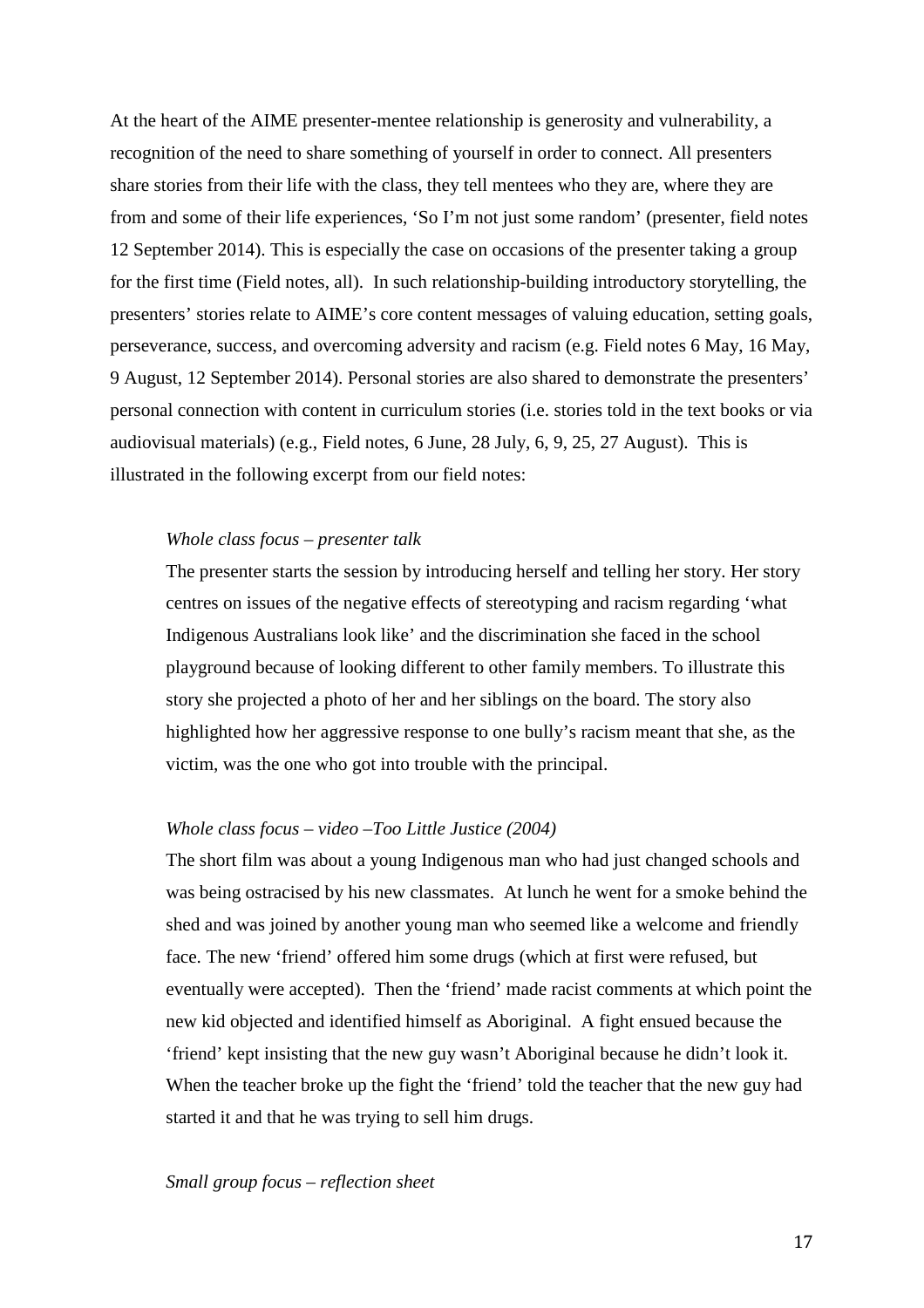The mentees, assisted by the mentors, work through a worksheet that asks them to reflect on the video, asks what they think would happen next, what could/should have happened differently etc. The questions also ask them about their experiences of racism based on stereotypes of appearance and how they could handle this. (Field notes, 12 September 2014)

This presenter's personal story was told to introduce and complement a story told via course materials (in this case a short film). These stories worked together to deliver content regarding various possible responses to experiencing racism, which was then 'workshopped' via a comprehension and discussion activity. Whist the telling of personal stories in and of itself allows for vulnerability to be shown, it was also made clear to the mentees that they were being entrusted with a story that should be respected.

# *Whole class focus – presenter talk – PowerPoint of photographs and story on presenter's Identity*.

The presenter tells his life story using pictures in a PPT to show key moments in his life that informed his identity. He says '*I'm going to tell you my story, which not many people get to hear, but then I'm looking forward to hearing your story too'*. (Field notes, 9 May 2014, emphasis added)

The presenters' persistently develop relationships with the mentees, at the whole-class level, throughout the program by regularly telling stories from their lives. Demonstrating such humble connectivity by telling stories of self - as opposed to stories of others - is characteristic of Indigenous storytelling for educational purposes, especially by Elders (Goulet & McLeod 2002). In terms of how such culturally important personal storytelling may be used in classrooms, Martin (2000) has described the effectiveness of a Lakota (Sioux) teacher's demonstration of vulnerability through 'self-disclosure' as a feature of whole-class storytelling. Building on this, the current larger-scale study highlights that this technique can be deployed consistently and effectively, in 150 AIME classroom sessions, over five different states and territories.

Collectively, all types of presenters' personal storytelling was identified by mentees as important to their engagement with AIME: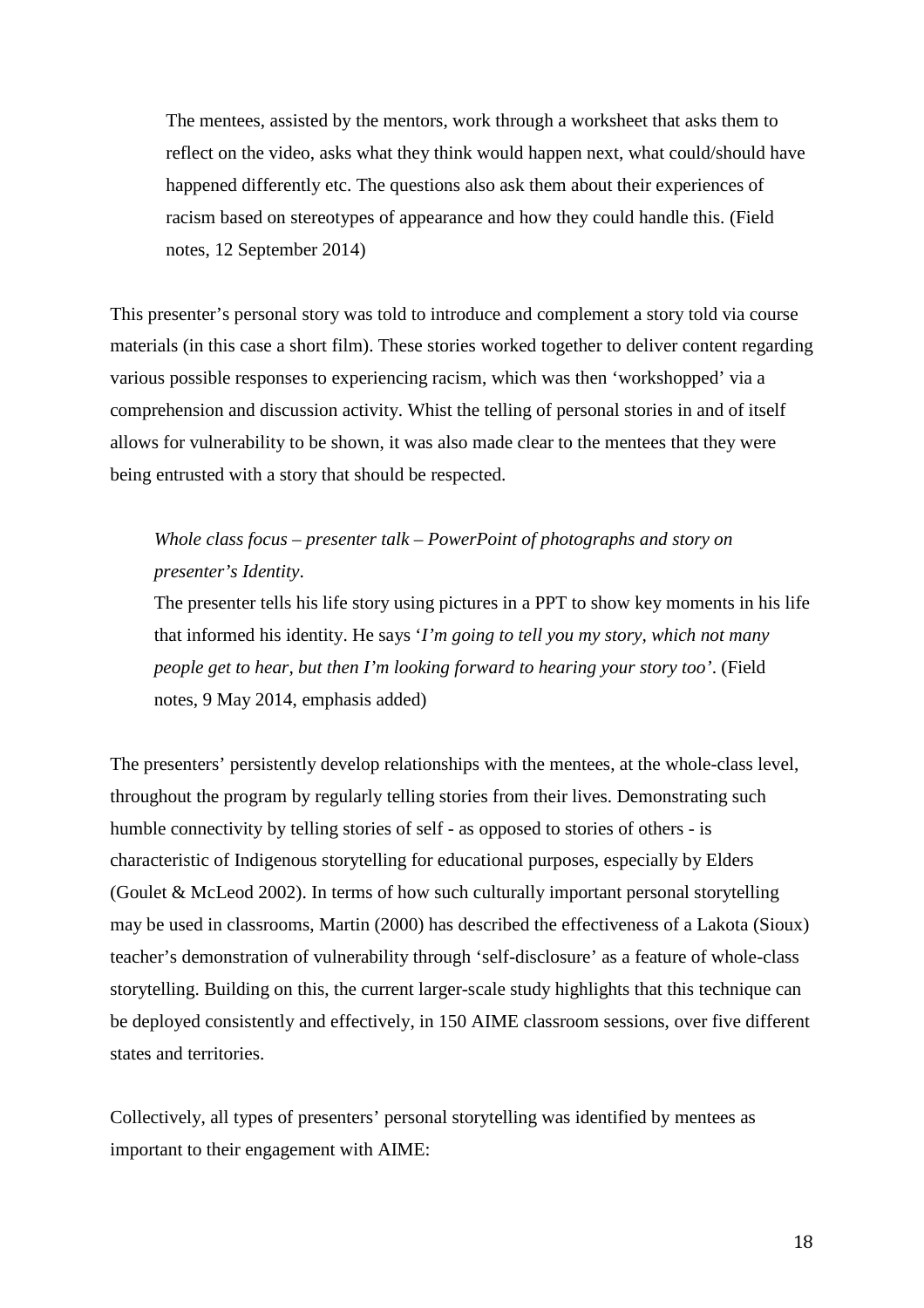… It's just hearing the stories makes me think. And like, it's really – it brings people together and stuff. (Jake, Year 11 male, Metropolitan NSW)

… the mentors and presenters are like – there to listen and their stories – their stories are so powerful. (Kenzie, Year 9 female, Metropolitan ACT).

In the above quotes Jake talks about his experience of stories shared at AIME and how they facilitated 'mak[ing] him think' (or engage with the curriculum content) and 'bring[ing] people together' (or facilitating a relationality amongst people). Because presenters' personal stories always doubled-up as content-stories, their stories may be conceptualised as functioning at an overlap between Wilson's (2008) 'relations with people' and 'relations with ideas'. The mentees simultaneously formed connections with the presenter as a person and the knowledge being taught. Perhaps unsurprisingly then, these findings support existing literature that position the use of storytelling (Baskerville, 2011; Martin, 2000) and relationship-centred (Baskerville, 2009; Bishop et al., 2012) pedagogies as inclusive of Indigenous learners.

Apart from 'putting themselves out there' with sharing their stories, presenters demonstrated their vulnerability to mentees in terms of modelling task requirements and 'having a go' at challenging learning tasks featured in the program. For example,

*Whole class focus - presenter talk – pre-performance task expectations*. In introducing the talent show performance, the presenter sets the expectation that everyone will perform. He pre-empts this by modelling: *'I'm not the best at this but I'm going to have a go'*. He performed two one-verse hip-hop improvisations: a 'funny one' about his abs and a 'serious one' about how good AIME is. Everyone claps. (Field notes, 28 May 2014)

What is important in these demonstrations of presenter vulnerability and forging of humble connectivity via storytelling and task modelling is that they all took place as deliberate teaching acts within whole-class contexts (field notes, all). In this sense, the presenters' were vulnerable but still entirely professional. Moreover, the contexts of these moments of vulnerability were always appropriately content-driven.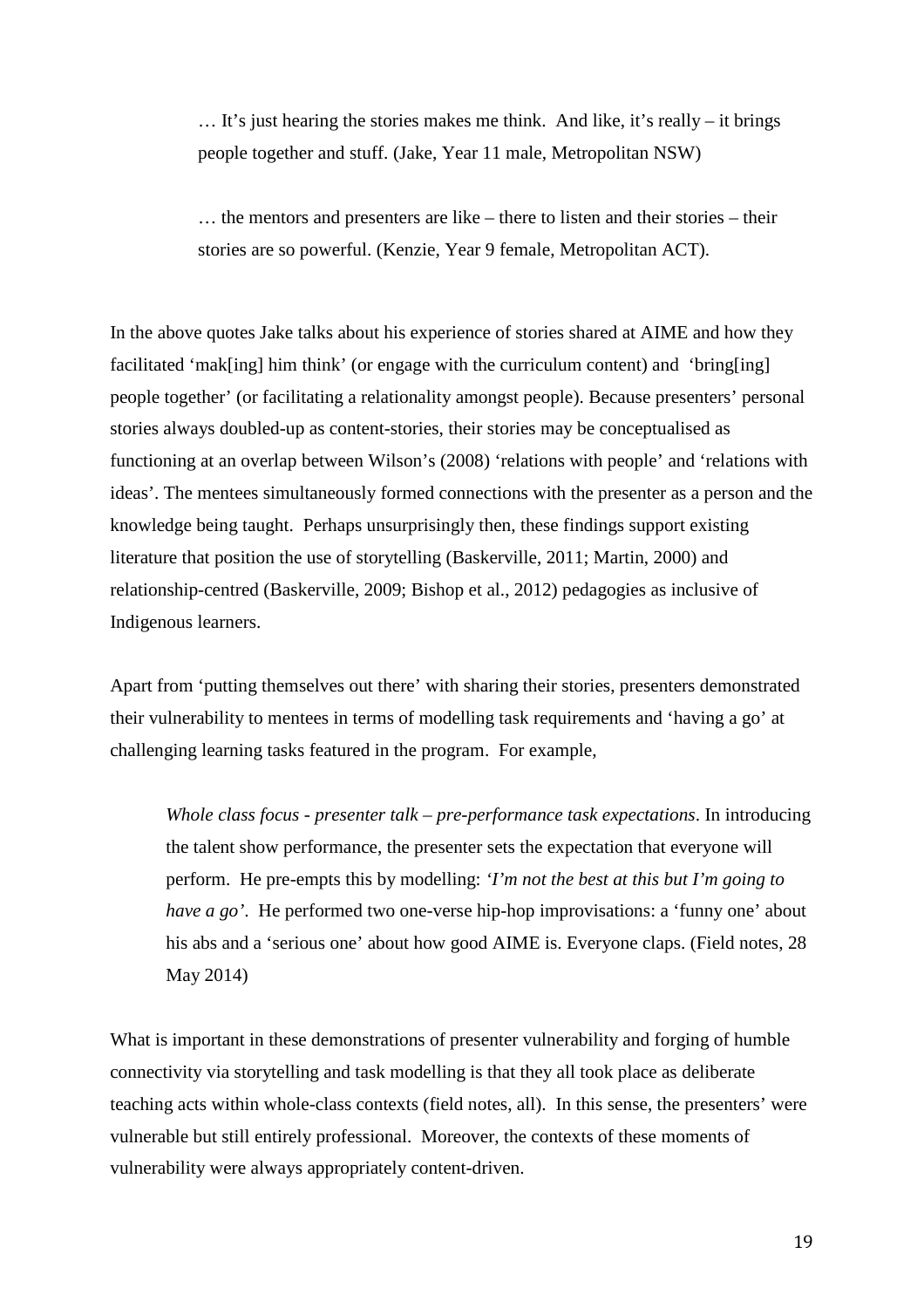#### *Listening respectfully and valuing mentee contributions*

Another professional practice that mentees perceived as different between school teachers and AIME presenters was that AIME presenters listened to and valued their contributions to whole class discussions. Some of the AIME participants explained how teachers in school also listened but this act lacked the authenticity of the AIME experience:

Teachers listen but they don't really take in what the students say. But here they're like, I don't know, they're sincere. (Josie, Year 9 female, Regional NSW)

They [the presenters] just kind of always include you in what they're doing and they're always really friendly and they just take whatever you say on board and then they apply it to situations and they don't really say anything negative about your answers, they just support you on what you say and what you believe. (Mara, Year 11 female, Metropolitan Western Australia)

Without exception, the AIME presenters possessed excellent skills for facilitating safe and generative whole class discussions (field notes, all). There was always a verbal recognition of thanks or praise from the presenter for any mentee contribution; 'thanks for that', or 'that's awesome' were common refrains and presenters always linked mentee contributions back to core teaching messages to keep discussions and learning 'on track' (e.g. field notes 6, 9, 28 May, 18 June, 1, 2, 8, 9 August, 12 September, 22 October). Indeed, the ethnography showed AIME presenters prioritising listening to mentees and valuing their contributions over other plausible pedagogical considerations, such as 'managing' disruptive mentees. For example,

*Whole class focus – a few mentees share their speeches with the whole class.* The presenter stops everyone from their work and tells them he's 'stoked' at the speeches he's been reading and hearing about. He says that he has four names of people who have volunteered to read theirs out (he reads out the list of names). One mentee calls out 'Nah, five! I'll read mine out'. The presenter thanks him for his enthusiasm and reminds him that he hasn't finished writing his speech yet. To which the mentee replied – 'that's alright, I'll read what I got'. The presenter agreed but suggested that he could keep writing his speech while the others went first. Then without further discussion or invitation the 'fifth' mentee stands up (effectively both ignoring and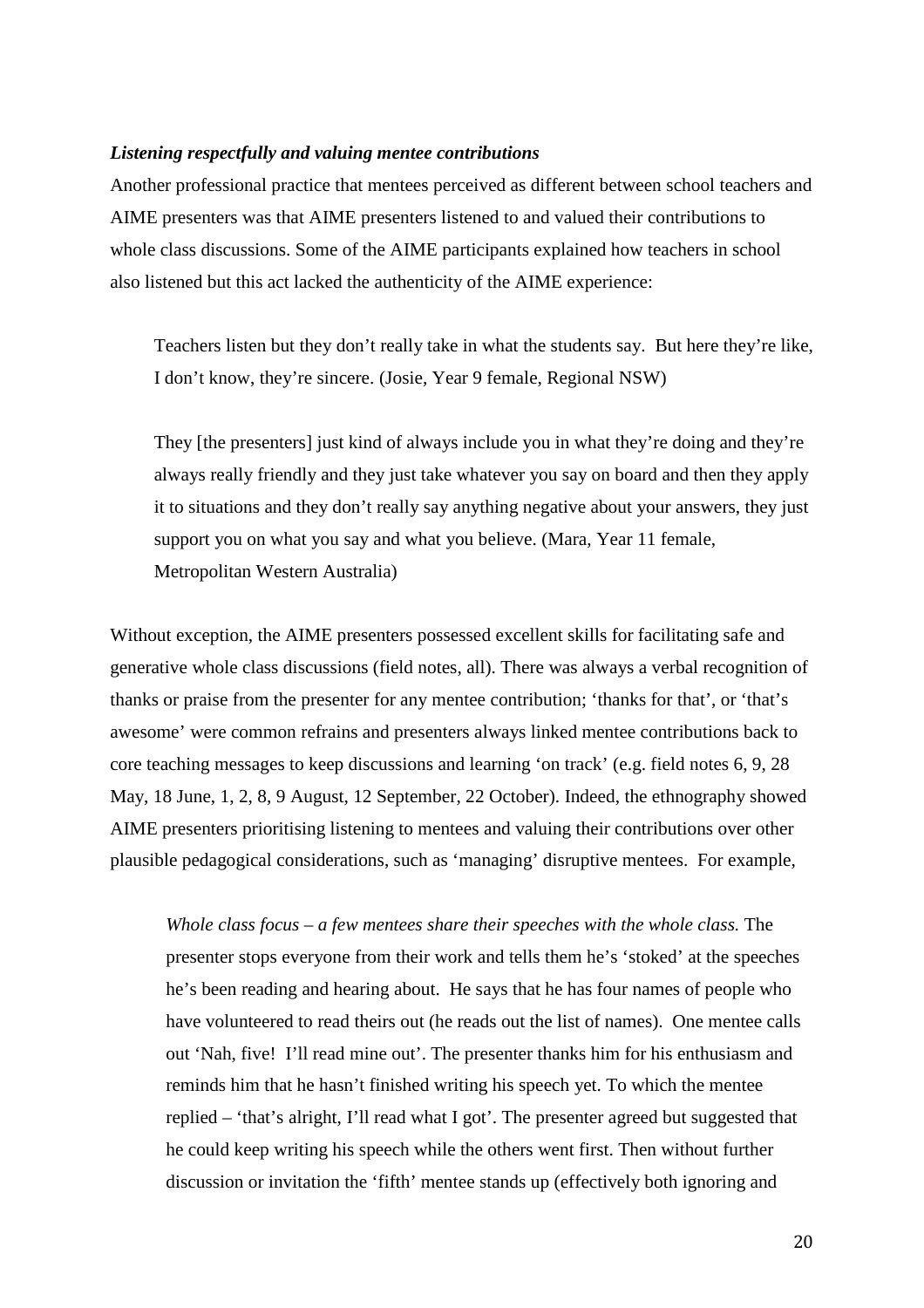interrupting the presenter) and reads out his speech and finishes with 'That's all I got!' then sits straight back down again. This was met with applause and laughter from everyone, including the presenter. Then each of the four remaining speakers was encouraged to stand up and read aloud their speech.

(Field notes, 27 August 2014)

Whilst the 'fifth' mentee in the example above acted in what might be considered as disruptive and subordinating manner in discourses that hold the teacher as authoritative 'manager', in this AIME session his contribution was still listened to and celebrated with applause. The presenter did not engage with the managerial position of the need to enforce discipline, instead he quickly acknowledged that this 'disruption' was actually also an outcome of the lesson (to feel confident enough to get up and speak in front of your peers). Presenters' reflexive skills, such as these, based in good listening and an egalitarian, deep respect for mentee contributions abound in the fieldnotes. This gives credence to the mentees' comparison between school and AIME: 'I think at school with some things it's yes or no but here it's always yes, like everyone has their own voice' (Mara, Year 11 female, Metropolitan Western Australia).

Trust was communicated to mentees via an intense listening to, and authentic valuing of, mentee participation in class discussions and activities. Curwen Doige (2003) offers an analysis of this in her discussion of what she terms 'the missing link' between Indigenous education and Western education. She argued a dire need for non-Indigenous teachers to emulate Indigenous educators' and Elders' promotion of authentic dialogue as a pedagogy for creating relational, safe, and *trusting* learning environments: 'how one listens to dialogue determines the direction and outcome of the exchange of information' (Curwen Doige 2003, 154). In the example provided above, the AIME presenters' authentic listening and dialogic exchange transformed what could have been a disciplinary and 'management' outcome to an outcome of celebrating mentees' learning.

#### *Trust via learning design*

AIME learning tasks confer trust on the mentee via clear expectations that they will succeed in the set tasks. For example, the mentees are asked to publish a letter to send to a famous Indigenous Australian using AIME letterhead (e.g. field notes, 28 May, 6 June, 28 July, 29 July, 8 August 2014). This may seem an inconsequential choice of learning paraphernalia but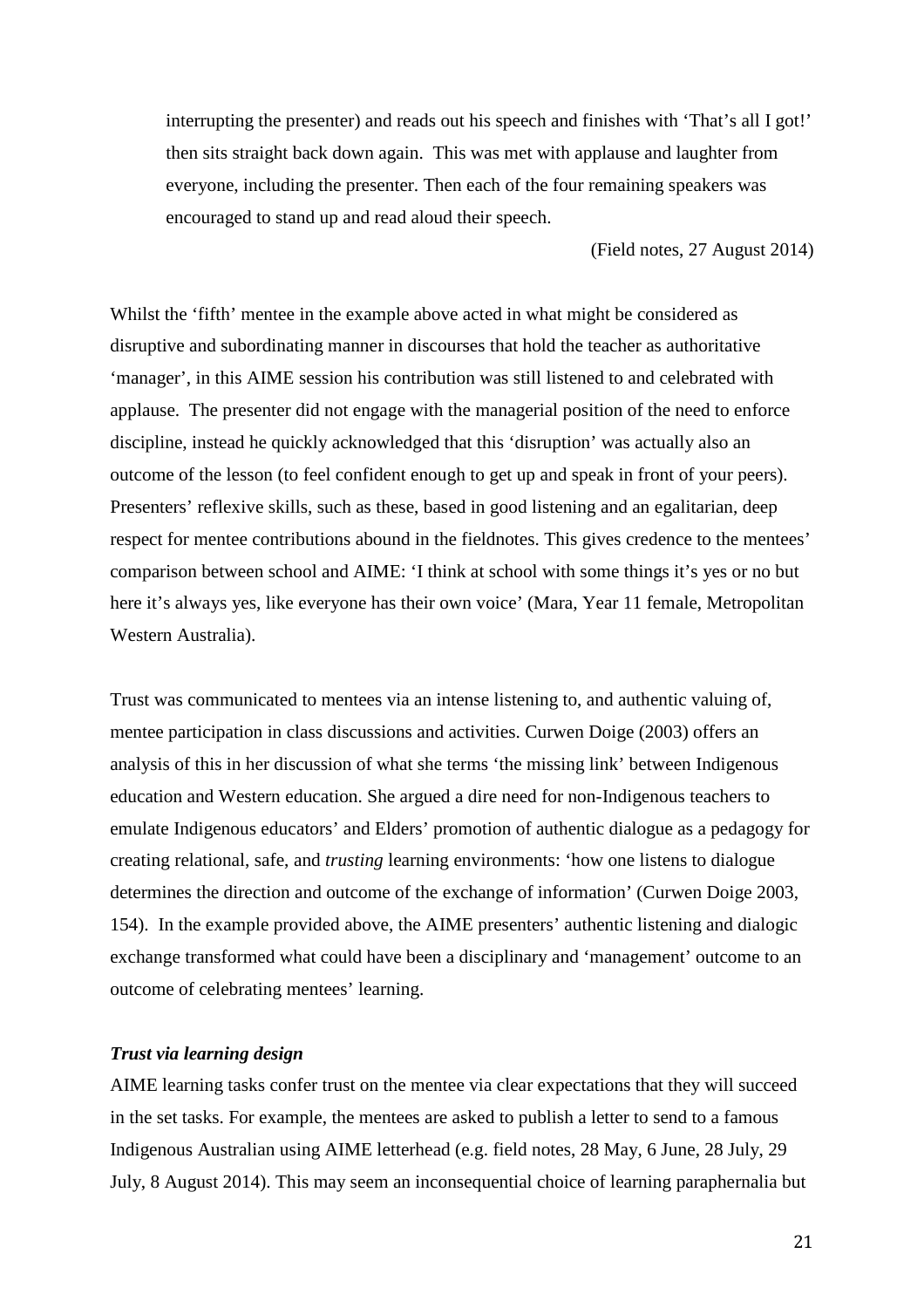reflect for a moment on who is normally allowed the use of a company's letterhead – a trusted employee. The mentees could have been asked to write their letter on blank, lined paper but they were not. This pedagogical choice to confer trust on mentees via learning design and resources is repeated consistently throughout the entire AIME program's scope and sequence. Other examples include, mentees being asked to add messages of kindness and hope to AIME business cards that they are encouraged to distribute in their schools and communities (e.g. Field notes 9 August 2014), they are given opportunities to design AIME corporate paraphernalia such as AIME hoodie designs and artwork for AIME apparel and website banners (e.g. Field notes, 12 September). In short, the mentees are trusted at every turn and in every major task to officially represent AIME. This trust in combination with the authenticity of the tasks convey to the mentees that the presenters trust their abilities to step up, rise to the challenge, complete the task and succeed as a result.

That the mentees were entrusted with representing AIME in major learning tasks was important. That this was communicated in part by learning paraphernalia (resources) demonstrates an overlap between Wilson's (2008) relations with people and ideas. AIME's learning paraphernalia (resources such as letterhead and business cards etc.) branded with AIME corporate symbols positioned mentees more as presenters' colleagues than students. Being trusted with the AIME brand communicates to mentees, albeit subtly, that the presenter is not 'making judgement of [the] worth or value' (Wilson 2008, 92) of their work product. In this case, trust-filled and egalitarian presenter-mentee relationships are fostered not directly through interpersonal relationships or dialogic exchange but through mentees' relationship with the ideas presented in AIME's curriculum and learning paraphernalia.

Presenters developing trust-filled relationships with mentees via learning design is also an apposite example of the known benefit of consistent application of high expectations to Indigenous students' learning. For example, Chris Sarra's work on the importance of educators having high expectations of Indigenous students is, arguably, a cornerstone of contemporary Indigenous Education in Australia (e.g., Sarra, 2011; Stronger Smarter Institute, 2015). This research reinforces Sarra's imperative that teachers believe their Indigenous students are entirely capable of achieving the set learning outcomes and in participating in the classroom in a competent and valuable way. Internationally, there have been similar findings. Findings from the Te Kotahitanga research and development project show the 'cognitive demand of teaching [tasks]' and teachers' high expectations as closely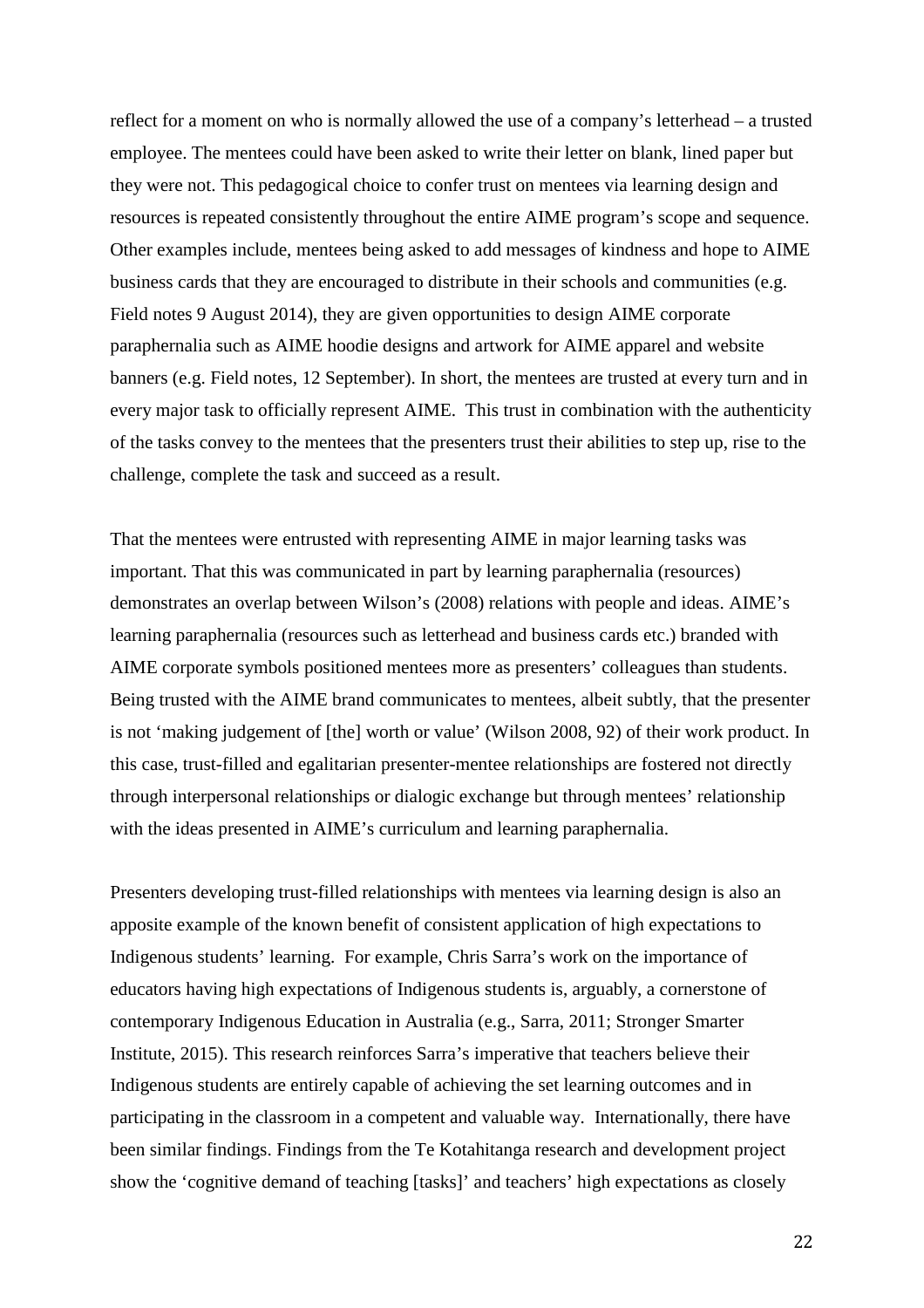related to positive teacher-student relationships (Bishop et al., 2012). Brayboy and Castango (2009) in their review of Indigenous education literature also point to the importance of high expectations.

#### **Closing thoughts**

For National Science Week in Australia in 2015, the University of New England hosted a special event to discuss Indigenous Science with Aunty Frances Bodkin, a Bidigal woman and of the D'harawal Nation. Aunty Frances' expertise in science, specifically botany, is widely respected and sought after, with many Indigenous and non-Indigenous people learning from this esteemed Knowledge Holder. The seeking of learning and listening with Aunty Frances is of great significance. Her work demonstrates how learning from Knowledge Holders is possible and how it is successfully occurring in other disciplines, such as science. Such learning is crucial for bepistemic practice in education. It is possible and we propose, is of immense importance to learn to listen to what Knowledge Holders may teach about pedagogy and Indigenous ways of knowing.

At the heart of this discussion is the AIME mentees' perception that pedagogies for building egalitarian, trust-filled teacher-student relationships are valued aspects of the AIME program. Our ethnography identified this trust as enacted in specific pedagogies such as presenting a professional persona that is friendly and occasionally vulnerable, listening to and valuing mentee contributions to class discussions and devising purposeful and high-status learning tasks. We have showed how these pedagogies for trust-filled relationships displaced more hierarchical and authoritative Western ideas and enactments of the teacher-student relationship. In this way, our findings build on existing calls from Indigenous Education literature (e.g., Bishop et al., 2012; Brayboy and Castango 2009; Goulet and McLeod 2002) to critique the ongoing colonising effect of long-term power imbalances in teacher-student relationships. We suggest there is scope for teachers and teacher educators to explore and promote egalitarian, trust-filled teacher-student relationships as a means of distancing unhelpful yet prolific conceptions of 'teachers as managers' professional dialogue and practice (McMahon 2013; Harwood & McMahon 2014; McMahon and Harwood, in press). To this end, we call for further research that investigates the capacity of biepistemic practice *to produce possibilities (and a new lexicon)* for more egalitarian and overtly *trusting* teacherstudent relationships. We also strongly encourage teacher educators to take stock of AIME's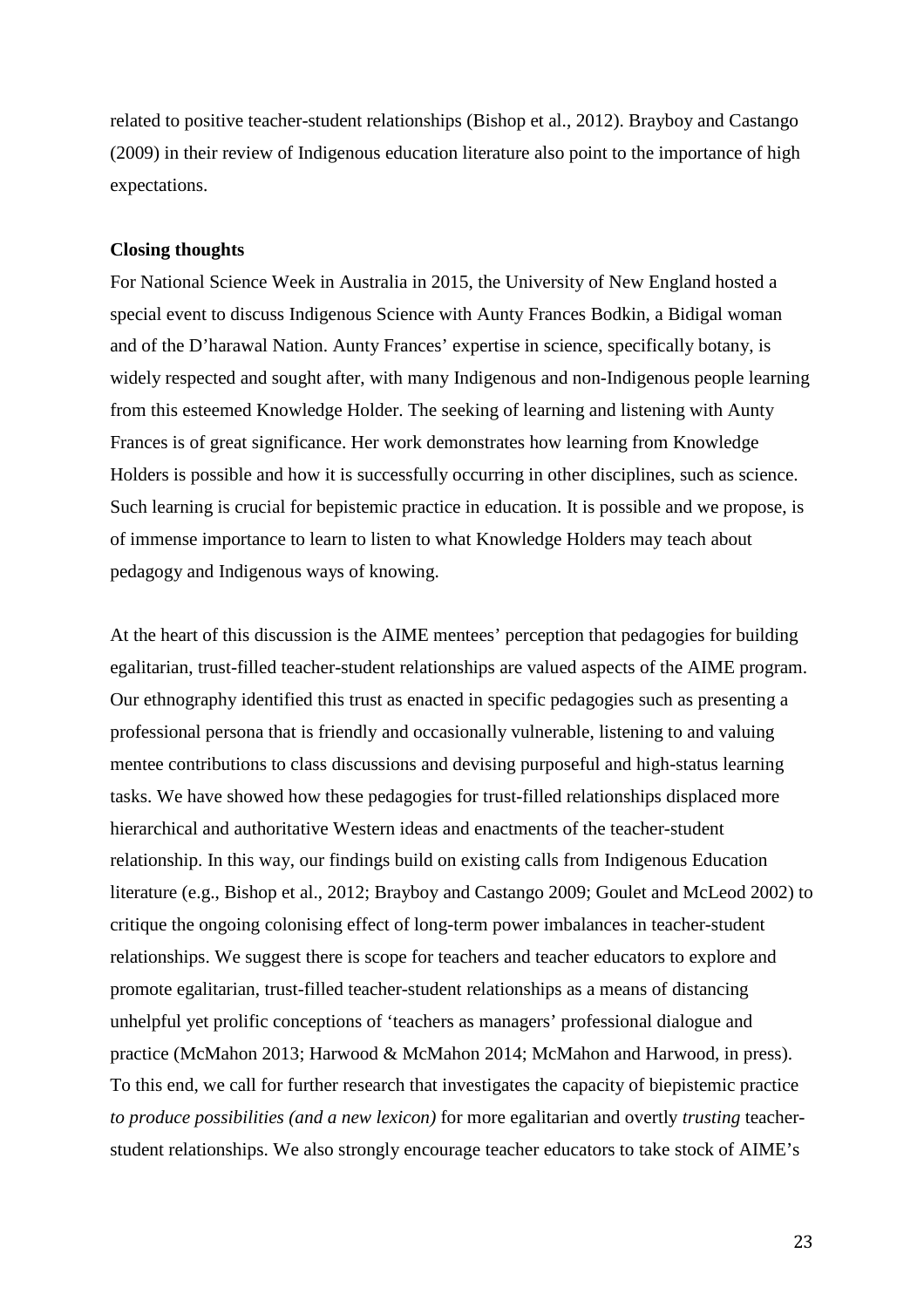success and explore, with both rigour and urgency, the transferability of these relational pedagogies to non-AIME classroom settings.

## **Notes**

- 1. We use the term 'Indigenous' throughout this article as a broad representation of peoples who identify with the vast diversity of Aboriginal and Torres Strait Islander cultures within Australia.
- 2. Povinelli (2002) makes the cogent case that the spectre of 'tradition' or 'traditional' is entangled with the belief of "a truly positively alterior"; an alterity that "fixes the attention of the nation, law, and commerce, publican and politician" (p. 65). Mindful of this concern, we use the term 'knowledge tradition' as a respectful way to refer to the longstanding knowledges, past, present and future of Australian Indigenous people.
- 3. We use the term West here out of convention. Whilst peoples and cultures originally from Europe (the historical notion of West and Western Civilisation assume European origin) are not the only colonisers of Indigenous peoples and cultures, this is the case for Australia, the site of the study (and other First Nation people around the world, including Aotearoa/New Zealand and the Pasifikas and Northern America). Whilst the term 'West' is problematic, it has become an accepted as synonymous with 'colonisers' in this context.
- 4. We use the descriptor 'teacher-student' here, although we note that AIME does not use this 'schooling' nomenclature, and also that AIME presenters generally do not hold teaching qualifications. We use 'teacher-student' in this introductory section in order to describe a pedagogic relationship in the AIME context and connect the arguments of this article to relevant terms commonly used in schooling and existing educational literature. Later in this article we explain AIME's terminology for this pedagogic relationship, the 'presenter-mentee' relationship. In subsequent sections of the article we use AIME's terminology.
- 5. We use the phrase 'closing the gap' because this is the political rhetoric that AIME leverages to position its work (see **AIME**'s annual reports at www.aimementoring.com). We are respectful of critique of the phrase regarding its deficit and colonizing capacities. We also wish to recognise that AIME's core value 'Indigenous = Success' works to contextualise any AIME-related 'gap' talk as non-deficit.
- 6. In this article 'pedagogy' is simply used to refer to 'methods of teaching'.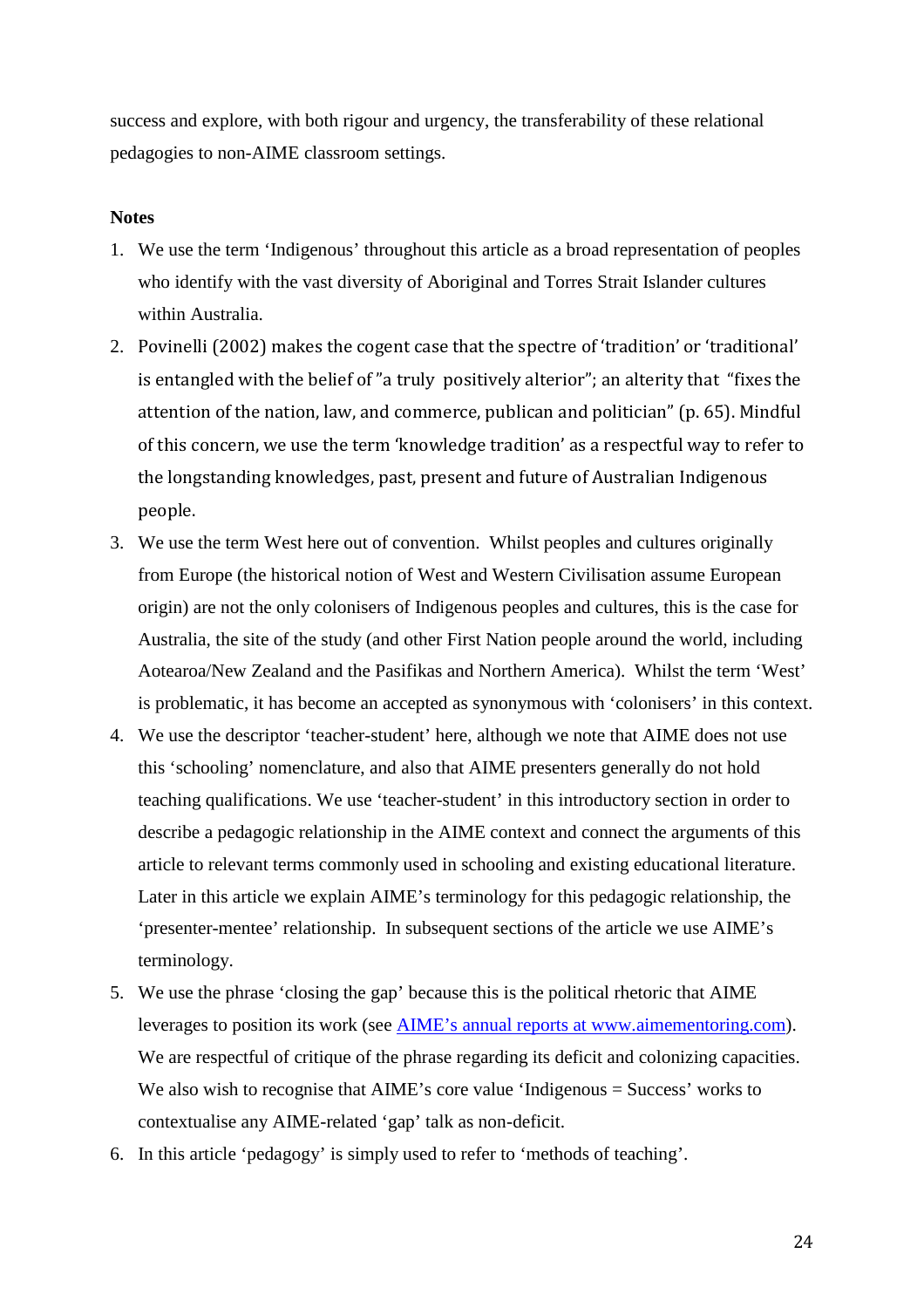- 7. The funding body did not have any role in designing, conducting or reporting/publishing of this research project.
- 8. Two researchers [authors 1 and 2] conducted the data collection. These researchers are experienced ethnographers with two years prior experience conducting qualitative fieldwork with AIME.
- 9. Field notes are only identified by date as any further details such as location or program days would compromise the anonymity of the presenters. Throughout, field notes excerpts may comprise multiple paragraphs headed by text in italics. The new paragraph / italic heading in the field notes comply with setting theory requirements to delineate and sequentially record teaching 'episodes' observed (i.e., sequenced segments of instruction with unique tasks and programs of behaviour).

## **References**

- Allan, J. 1996. "Foucault and Special Educational Needs: A 'box of tools' for analysing children's experiences of mainstreaming." *Disability & Society* 11 (2): 219 - 234.
- ABS (Australian Bureau of Statistics. 2012. Australian social trends, Data cube Education and training [cat. no. 4102.0]. www.abs.gov.au.
- AIATSIS (Australian Institute of Aboriginal and Torres Strait Islander Studies). 2011. *Guidelines for ethical research in Australian Indigenous studies*. Canberra: AIATSIS.
- AIME (Australian Indigenous Mentoring Experience). 2016. *2015 Annual Report*. https://aimementoring.com/about/reports/.
- Barker, R.G. 1968. *Ecological Psychology*. Stanford, CA: Stanford University Press.
- Baskerville, D. 2009. "Navigating the unfamiliar in a quest towards culturally responsive pedagogy in the classroom." *Teaching and Teacher Education*, 25: 461-467.
- Baskerville, D. 2011. "Developing cohesion and building positive relationships through storytelling in a culturally diverse New Zealand classroom." *Teaching and Teacher Education* 27: 107-115.
- Battiste, M. 1998. "Enabling the autumn seed: toward a decolonized approach to Aboriginal knowledge, language and education." *Canadian Journal of Native Education* 22 (1): 16-27.
- Bessarab, D. and B. Ng'andu. 2010. "Yarning about yarning as a legitimate method in Indigenous research." *International Journal of Critical Indigenous Studies* 3 (1): 37- 50.

Bishop, R., M. Berryman, J. Wearmouth, M. Peter, and S. Clapham. 2012. "Professional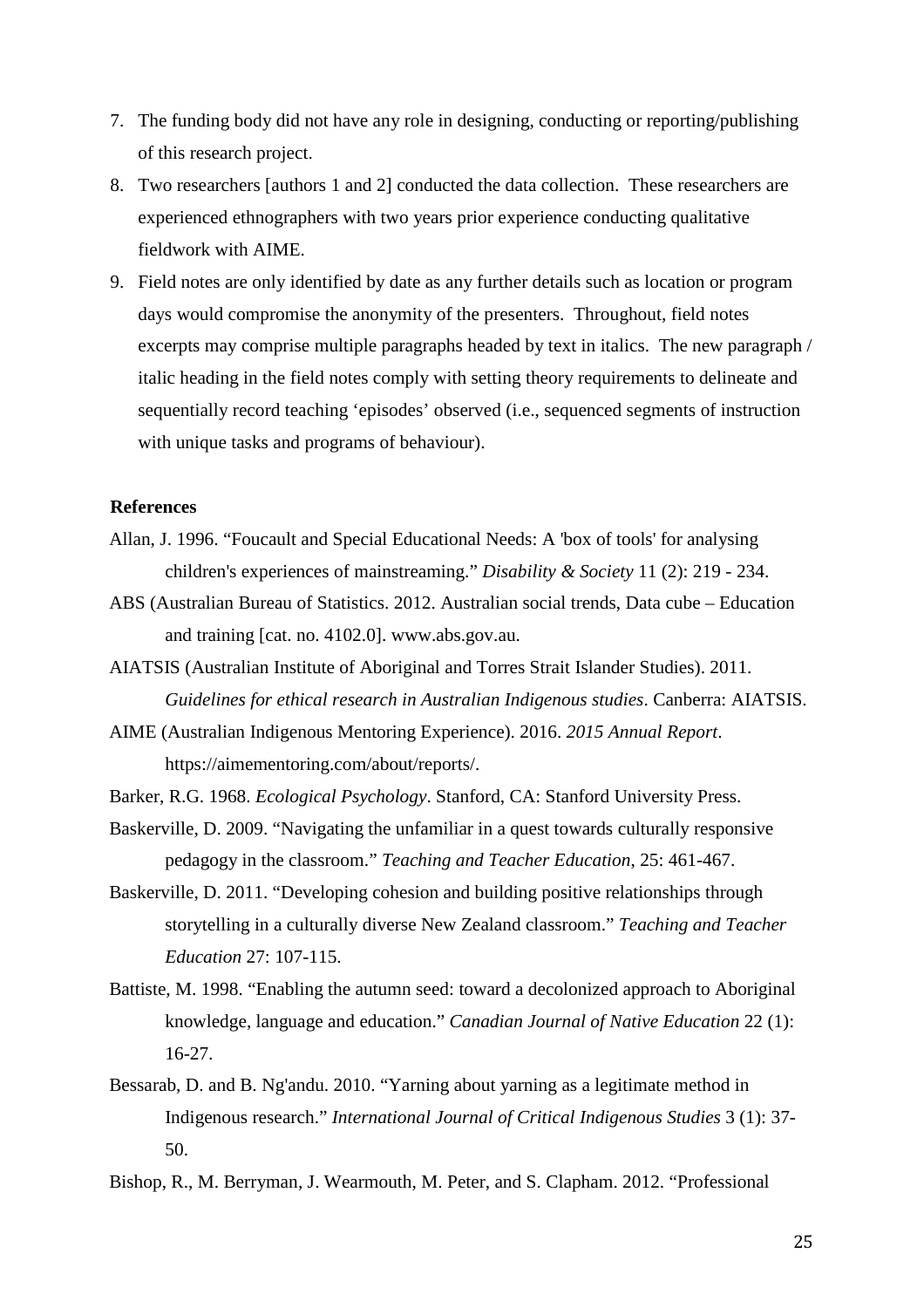development, changes in teacher practice and improvements in Indigenous students' educational performance: a case study from New Zealand." *Teaching and Teacher Education* 28: 694-705.

- Bodkin-Andrews, G., F. Bodkin, G. Andrews and R. Evans. In press. Aboriginal Identity, Worldviews, Research, and the Story of the Burra'gorang (Chapter 2). In *Mia Mia Aboriginal Community Development: Sustaining Cultural Security – Vision, Analysis and Practice*, edited by C. Kickett-Tucker, D. Bessarab, M. Wright and J. Coffin Cambridge University Press.
- Bodkin-Andrews, G. H., N. Denson & P. Bansel. 2013. Teacher Racism, Academic Self-Concept, and Multiculturation: Investigating adaptive and maladaptive relations with academic disengagement and self-sabotage for Indigenous and non-Indigenous Australian students. *Australian Psychologist*, 48 (3): 226-237.
- Bodkin-Andrews, G., V. Harwood, S. McMahon and A. Priestly. 2013. AIM(E) for Completing School and University: Analyzing the Strength of the Australian Indigenous Mentoring Experience. In *Seeding Success in Indigenous Australian Higher Education: Diversity in higher education*, edited by R. Craven and J. Mooney. Bingley, UK: Emerald Publishing. Pages 113-134.
- Bonnett, M. 2009. "Systemic wisdom, the 'selving' of nature, and knowledge transformation: Education for the 'greater whole'." *Studies in Philosophy and Education* 28: 29-49.
- Brayboy, B.M.J. and A.E. Castagno. 2009. "Self-determination through self-education: culturally responsive schooling for Indigenous students in the USA." *Teaching Education* 20 (1): 31-53.
- Buckskin, P. 2012. "Engaging Indigenous Students: The importance of relationship between Aboriginal and Torrest Strait Islander students and their teachers." In *Aboriginal and Torres Strait Islander Education: an introduction for the teaching profession*, edited by K. Price. Cambridge, GBR: Cambridge University Press. Pages 174-191.
- Cambourne, B. and J. Kiggins. 2004. "A development of a literacy of pedagogy for preservice teacher education students." Paper presented at the AARE International Education Research Conference, Melbourne. [http://www.aare.edu.au/04pap/.](http://www.aare.edu.au/04pap/)
- Castango, A.E. and B.M.J.B. Brayboy. 2008. "Culturally responsive schooling for Indigenous Youth: A review of the literature." *Review of Educational Research* 78 (4): 941-993.
- Cherubini, L., J. Hodson, M. Manley-Casimir and C. Muir. 2010. "'Closing the Gap' at the peril of widening the void: Implications of the Ontario Ministry of Education's Policy for Aboriginal Education." *Canadian Journal of Education* 33 (2): 329-355.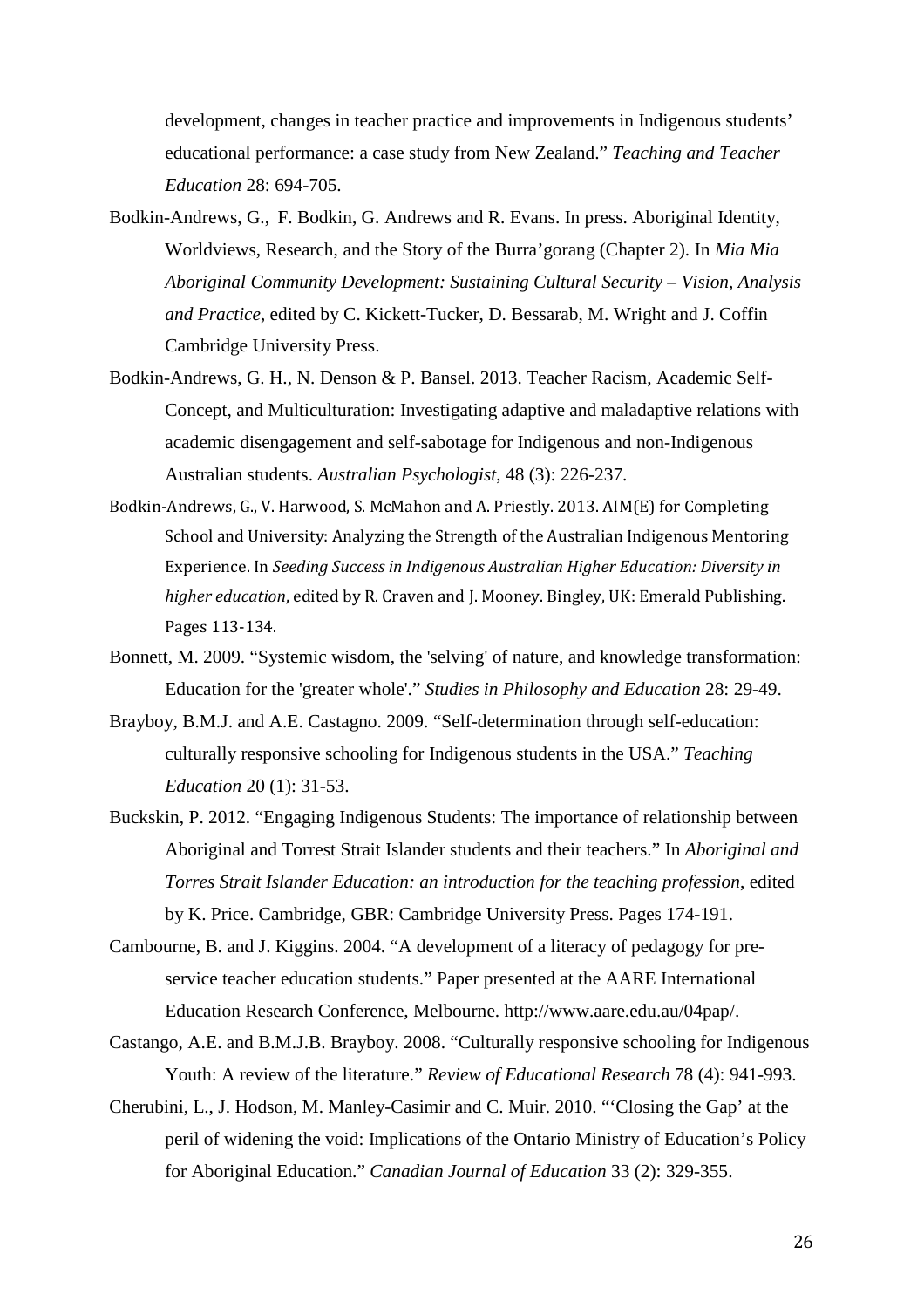- Corntassel, J., Chaw-win-is and T'lakwadzi. 2009. "Indigenous storytelling, truth-telling, and community approaches to reconciliation." *English Studies in Canada*, 35: 137-159.
- Crump, S.J. 1990. "Gender and curriculum: power and being female." *British Journal of Sociology of Education*, 11 (4): 365-385.
- Curwen Doige, L. 2003. "A missing link: between traditional Aboriginal Education and the Western System of Education." *Canadian Journal of Native Education* 27 (2): 144- 160.
- Davies, B. 2006. "The Relevance of Butler's Analysis for Education." *British Journal of Sociology of Education* 27 (4): 425-438.
- Duffy, G. & J. Elwood. 2013. 'The perspectives of 'disengaged' students in the 14–19 phase on motivations and barriers to learning within the contexts of institutions and classrooms'. *London Review of Education*, 11 (2): 112-126.
- Forster, K. 1995. "Primary education in an age of outcomes." *Educational Philosophy and Theory* 27 (2): 35-48.
- Foucault, M. 1980. Two lectures. In *Power/knowledge. Selected interview and other writings*, 1972-1977, edited by C. Gordon, 78-108. Suffolk: Harvester Press.
- Fricker, M. 2007. *Epistemic Injustice: Power and the ethics of knowing*. New York: Oxford University Press.
- Goulet, L. and Y. McLeod. 2002. "Connections and reconnections: Affirming cultural identity in Aboriginal teacher education." *McGill Journal of Education* 37 (3): 355-369.
- Harrison, M.D. and P. McConchie. 2009. *My people's dreaming : an Aboriginal elder speaks on life, land, spirit and forgiveness*. Warriewood, NSW: Finch Publishing.
- Harwood, V. 2006. *Diagnosing 'Disorderly' Children: A critique of behaviour disorder discourses*. London: Routledge.
- Harwood, V., G. Bodkin-Andrews, K. Clapham, S. O'Shea, J. Wright, L. Kervin and S. McMahon. 2013. *Evaluation of the AIME Outreach Program*. University of Wollongong: Australia. https://aimementoring.com/about/research/
- Harwood, V. and S. McMahon. 2014. Medicalization in Schools, in *Sage Handbook of Special Education* (2nd ed), edited by L. Florian. London: Sage. Pages 915-930.
- Harwood, V., S. McMahon, S. O'Shea, G. Bodkin-Andrews and A. Priestly. 2015. "Recognising Aspiration: The AIME program's effectiveness in inspiring Indigenous young people's participation in schooling and opportunities for further education and employment."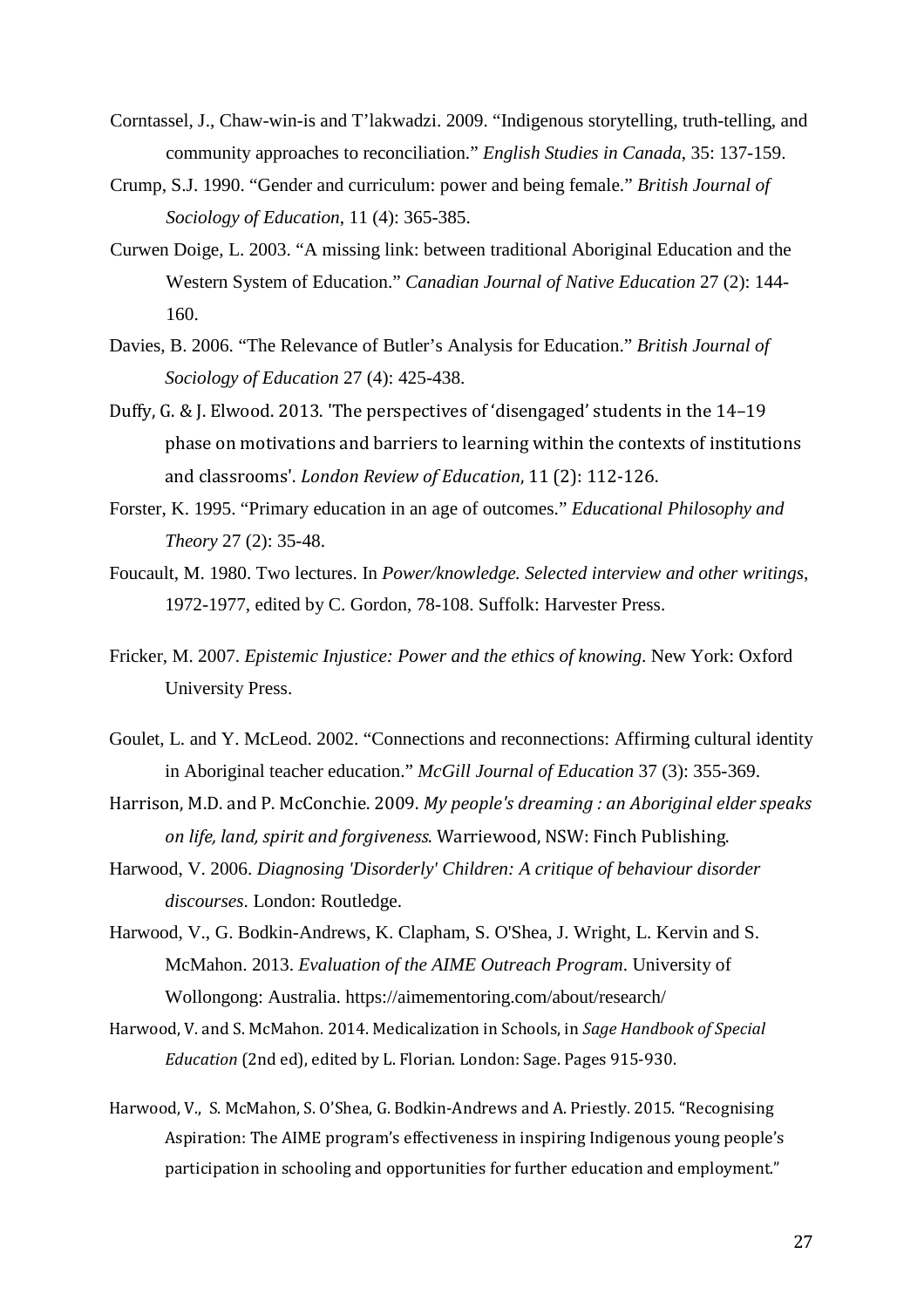*Australian Educational Researcher 42*(2): 217-236.

- Hattam, R. & J. Smyth. 2003. 'Not everyone has a perfect life': becoming somebody without school. *Pedagogy, Culture and Society* 11 (3): 379-398.
- Humphry, N. 2014. Reconciling educationally displaced people and education. PhD thesis, University of Wollongong. http://ro.uow.edu.au/theses/4022
- Ireland, B. 2009. "Moving from the head to the heart: Addressing the Indian's Canada problem in reclaiming the learning spirit: Aboriginal learners in education." University of Saskatchewan, Aboriginal Education Research Centre, Saskatoon, Sask. and First Nations and Adult Higher Education Consortium, Calgary.
- Kennedy, B.L. 2011. 'The importance of student and teacher interactions for disaffected middle school students: A grounded theory study of community day schools'. Urban Education 46(1): 4-33.
- Kitchen, G. and N. Raynor. 2013. "Indigenizing teacher education: an action research project." *Canadian Journal of Action Research* 14 (3): 40-58.
- KPMG. 2013. Economic evaluation of the Australian Indigenous Mentoring Experience program: final report. [www.aimementoring.com.](http://www.aimementoring.com/)
- Lang, J.C. 2011. "Epistemologies of situated knowledges: 'Troubling' knowledge in philosophy of education." *Educational Theory* 61 (1): 75-96.
- Lumby, J. 2012. 'Disengaged and disaffected young people: surviving the system'. *British Educational Research Journal* 38 (2): 261-279.
- McGregor, G., M. Mills, K. te Riele and D. Hayes. 2015. "Excluded from school: getting a second chance at a 'meaningful' education." *International Journal of Inclusive Education* 19 (6): 608-625.
- McGregor, J. 2004. "Space, power and the classroom." *FORUM* 26 (1): 13-18.
- McKnight, A. 2015. "Mingadhuga Mingayung: Respecting Country through Mother Mountains Stories to share her cultural voice in western Academic structures." *Educational Philosophy and Theory* 47 (3): 276-290.
- Macleod, G., J. MacAllister and A. Pirrie. 2012. "Towards a broader understanding of authority in student-teacher relationships." *Oxford Review of Education* 38 (4): 493- 508.

McMahon, S. 2013. Mapping the epistemological journeys of five pre-service teachers: the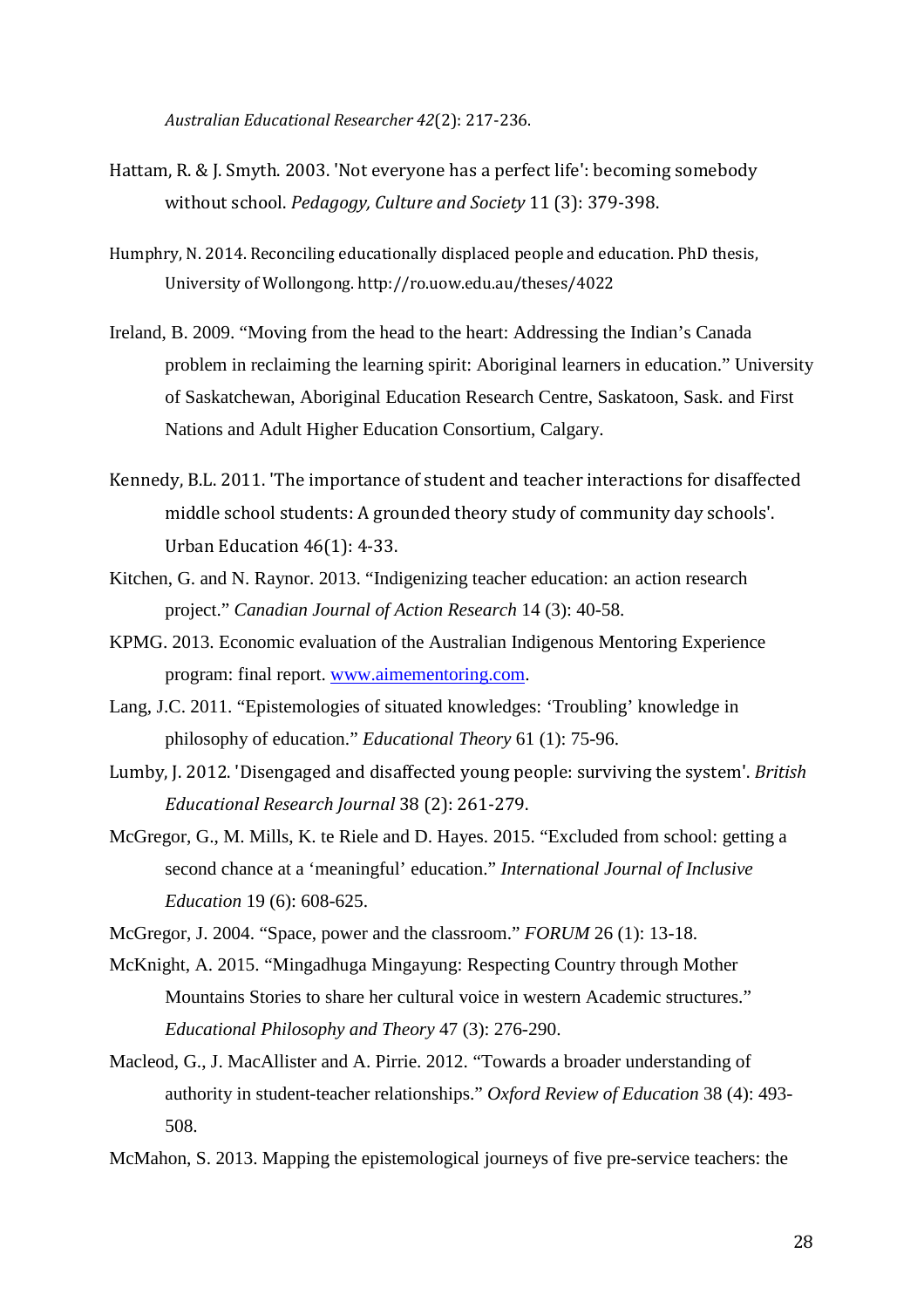reconstruction of knowledge of challenging behaviour during professional experience. University of Wollongong: PhD thesis. <http://ro.uow.edu.au/theses/3781/>

- McMahon, S. and V. Harwood. In press. 'Confusions and conundrums during final practicum: a study of preservice teachers' knowledge of challenging behaviour', in *Interrupting the Psy- disciplines in Education*, edited by E. Bendix Peterson and Z. Millei. Palgrave.
- McMahon, S., V. Harwood and A. Hickey-Moody. 2015. "'Students that just hate school wouldn't go': educationally disengaged and disadvantaged young people's talk about university." *British Journal of Sociology of Education*. DOI: 10.1080/01425692.2015.1014546.
- Marika, R., D. Ngurruwutthun & L. White. 1992. Always Together, Yaka Gäna: Participatory Research at Yirrkala as Part of the Development of a Yolngu Education. *Convergence*, 25(1), 23-39.
- Martin, K.J. 2000. "'Oh, I have a story': narrative as a teachers' classroom model." *Teaching and Teacher Education* 16: 349-363.
- Martin, K.L. 2008. *Please knock before you enter: Aboriginal regulation of outsiders and the implications for researchers*. Brisbane: Post Pressed.
- Nakata, M. 2007. 'The cultural interface'. *The Australian Journal of Indigenous Education* 36 (supplement): 7-14
- O'Shea, S., S. McMahon, A. Priestly, G. Bodkin-Andrews and V. Harwood. 2016. "'We are history in the making and we are walking together to change things for the better...': exploring the flows and ripples of learning in a mentoring program for Indigenous young people." *Education As Change*. DOI: [10.1080/16823206.2015.1024150.](http://dx.doi.org/10.1080/16823206.2015.1024150)
- Paterson, B. & F. Hart-Wasekeesikaw. 1994. 'Mentoring women in higher education: Lessons from the elders'. *College Teaching* 42 (2): 72-78.
- Phillips, L. (2013). "Storytelling as pedagogy." *Literacy Learning: the middle years* 21 (2): iiiv.
- Pomeroy, E. 1999. 'The teacher-student relationship in secondary school: insights from excluded students'. *British Journal of Sociology of Education* 20 (4): 465-482.
- Povinelli, E.A. 2002. *The Cunning of Recognition: Indigenous Alterities and the Making of Australian Multiculturalism*. Durham: Duke University Press.
- Purdie, N., and S. Buckley. 2010. *School Attendance and Retention of Indigenous Australian Students. Issues Paper No. 1*. Canberra: Australian Institute of Health and Welfare.
- Read, B. 2008. "'The world must stop when I'm talking': Gender and power relations in primary teachers' classroom talk." *British Journal of Sociology of Education* 29 (6):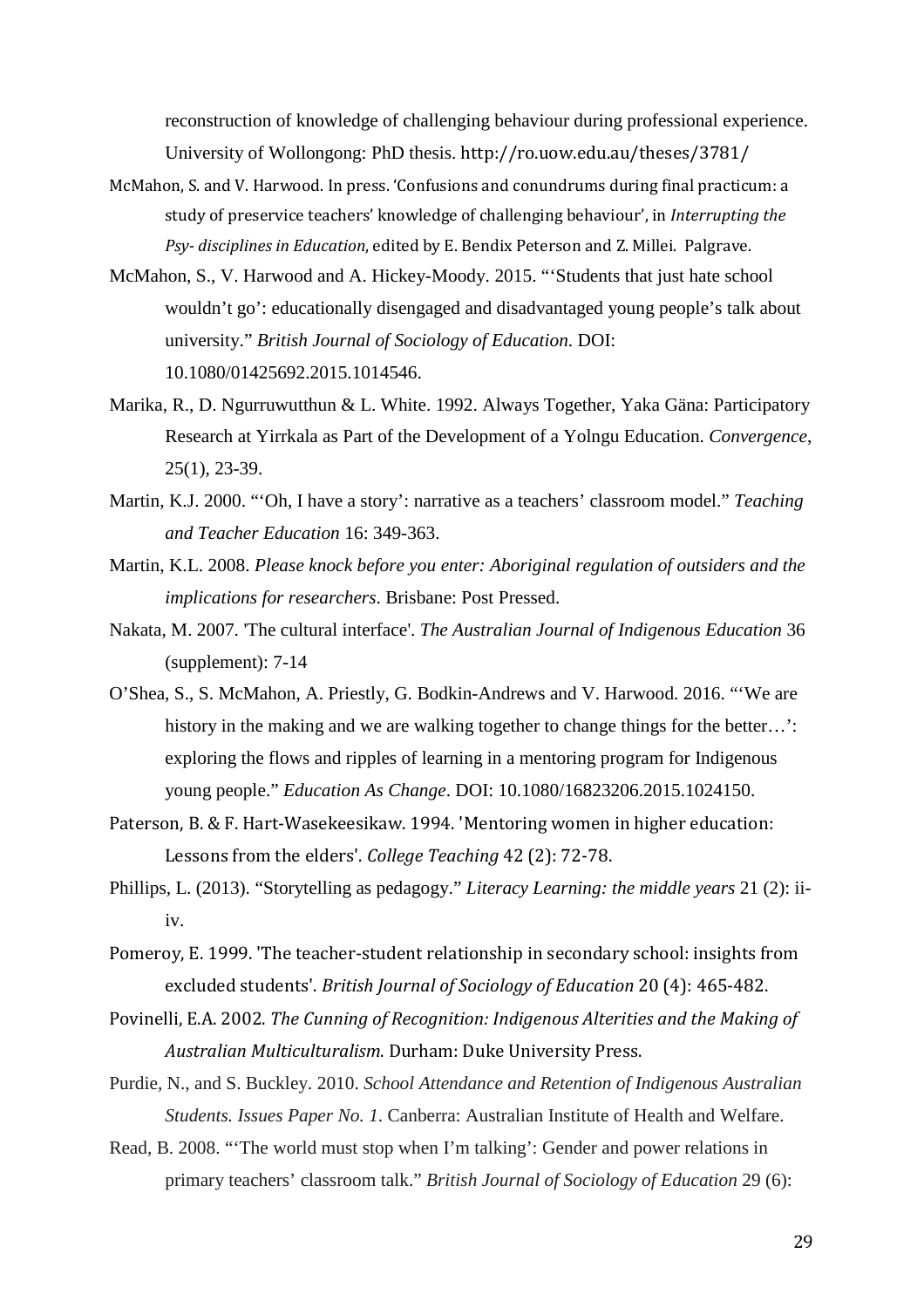609-621.

- Rogers, R. A. 2009. "'No one helped out. It was like, "Get on with it. You're an adult now. It's up to you". You don't … it's not like you reach 17 and suddenly you don't need any help anymore': A study into post-16 pastoral support for 'Aimhigher Students'". *Pastoral Care in Education* 27 (2): 109-118.
- Sarra, C, ed. 2011. *Strong and smart: towards a pedagogy for emancipation: education for first peoples*. New York: Routledge.
- SCRGSP. 2015. Report on Government Services 2015: Indigenous compendium. Canberra: Productivity Commission.
- Smith, L.T. 2012. *Decolonizing Methodologies: Research and Indigenous peoples* (2<sup>nd</sup> ed.). New York: Zed Books Ltd.
- Smyth, J. & P. McInerney. *Teachers in the Middle: Reclaiming the Wasteland of the Adolescent Years of Schooling*. New York: Peter Lang Publishing.
- Stronger Smarter Institute. (2015). About us. http://strongersmarter.com.au/about/
- Thompson, S., L. De Bortoli and S. Buckley. 2013. Highlights from the Australian report: PISA 2012: how Australia measures up. [http://www.acer.edu.au/files/PISA-2012-In-](http://www.acer.edu.au/files/PISA-2012-In-Brief.pdf)[Brief.pdf](http://www.acer.edu.au/files/PISA-2012-In-Brief.pdf)
- Thornberg, R. and H. Elvstrand. 2012. "Children's experiences of democracy, participation and trust in school." *International Journal of Educational Research* 53: 44-54.
- Youdell, D. 2011. *School Trouble: identity, power and politics in education*. Abingdon, Routledge.
- Yunkaporta, T. 2009. *Aboriginal pedagogies at the cultural interface.* Doctor of Education: James Cook University.
- Yunkaporta, T., and S. McGinty. 2009. "Reclaiming Aboriginal knowledge at the cultural interface." *The Australian Educational Researcher* 36 (2): 55-72.
- Wilson, S. 2008. *Research is Ceremony: Indigenous research methods*. Blank Point, Nova Scotia: Fernwood Publishing.
- Zeind, C. S., M. Zdanowicz, K. MacDonald, C. Parkhurst, C. King, and P. Wizwer. 2005. "Mentoring for women and underrepresented minority faculty and students: Experience at two institutions of higher education." *American Journal of Pharmaceutical Education* 69 (5): 1-5.